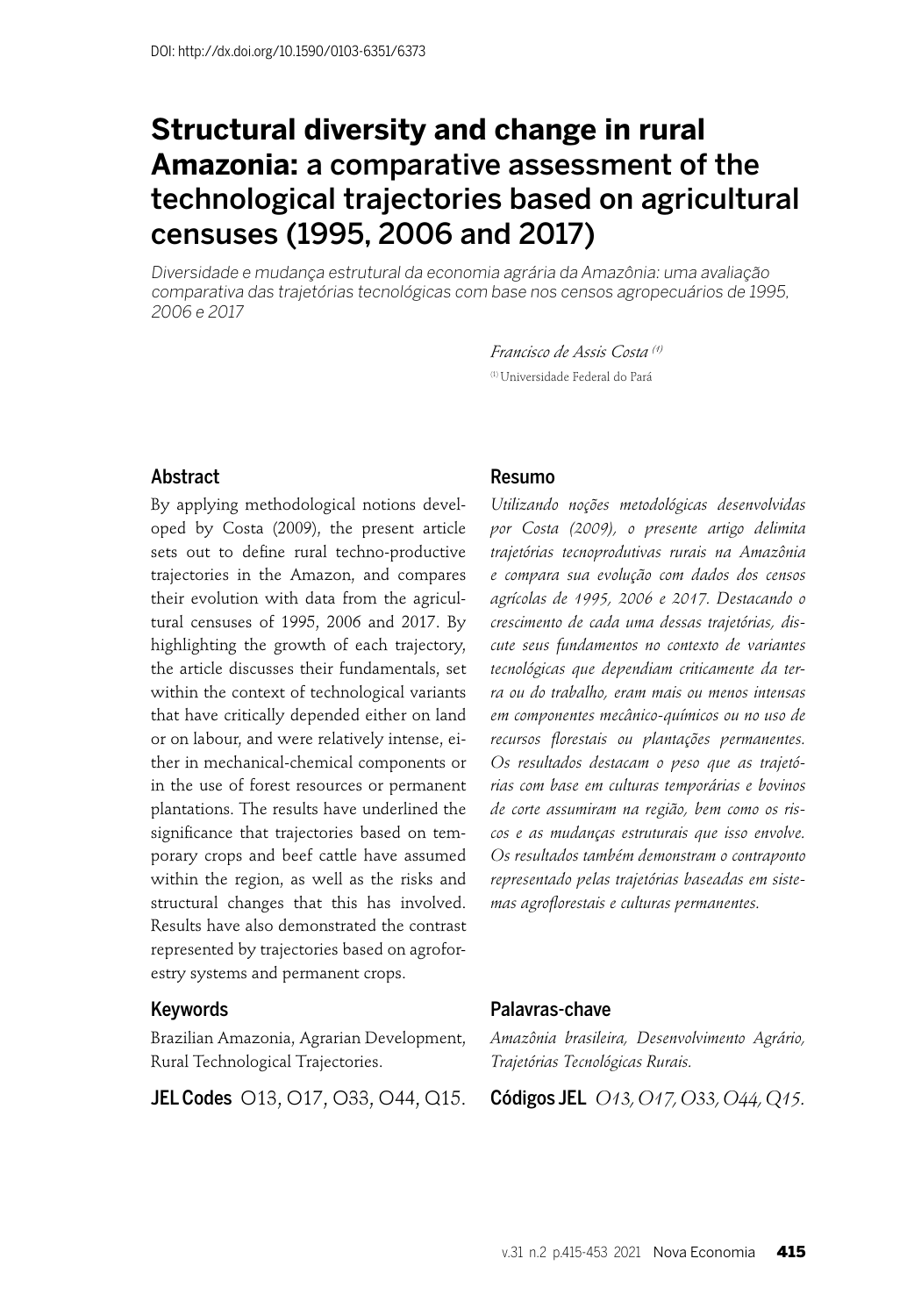# 1 **Introduction**

The rural reality of the Amazon is characterized by a deep-seated structural diversity. Historically, long-standing large-scale farmers and peasants (Costa, 2019; Nugent, 1993) together with the recently-arrived large-scale farmers and peasants (Costa, 2012a; Becker, 2007 and 2001; Schmink, 1982, Martins, 1980; Velho, 1976) have interacted with one another and with the highly diverse, complex nature of the region, mediated by different institutionalities and alternative technical resources (Costa, Fernandes, 2016; Hecht, 1985), thereby shaping the multifaceted, tense reality that now exists. Such differences have not remained neutral with regard to vital issues involved in the development of both the region and the country, and which have had critical implications in relation to land uses, the associated environmental impacts and in reducing poverty (IPCC, 2019; Costa, 2016). They are also of relevance with regard to the desire of industrial and financial capital to expand the country's internal and external market across the region (Costa, 2005).

Aiming to describe this multidimensional reality, and detecting trends in its evolution, Costa (2009, 2012b:130-182 and 2013), inspired by the works of Dosi (1982; 1988) and Arthur (1994) and, considering features from the Brazilian Agricultural Census, has suggested a methodology to chart technological trajectories – productive trajectories and their technological variants. Thus, the concept has been applied as a unit of analysis on a mesosystemic level, which lies somewhere between the micro dimension of the rural establishments and the regional agrarian economy as a whole.

Initially, the methodology distinguishes between the agents, and the rationalities behind their decision-making, and the structural context of peasant and capitalist modes of production, and seeks to capture the convergence of the production systems in the technological trajectories guided by major technological paradigms. Production systems represent the different manners by which the agents, from within the constraints of the structures specific to their modes of production, combine both the tangible and intangible, and the natural and institutional means available to them. The agrarian economy thus becomes a unit of the diversity of the technological trajectories, therefore, a development of the former, a movement synthesis of the evolution of the latter.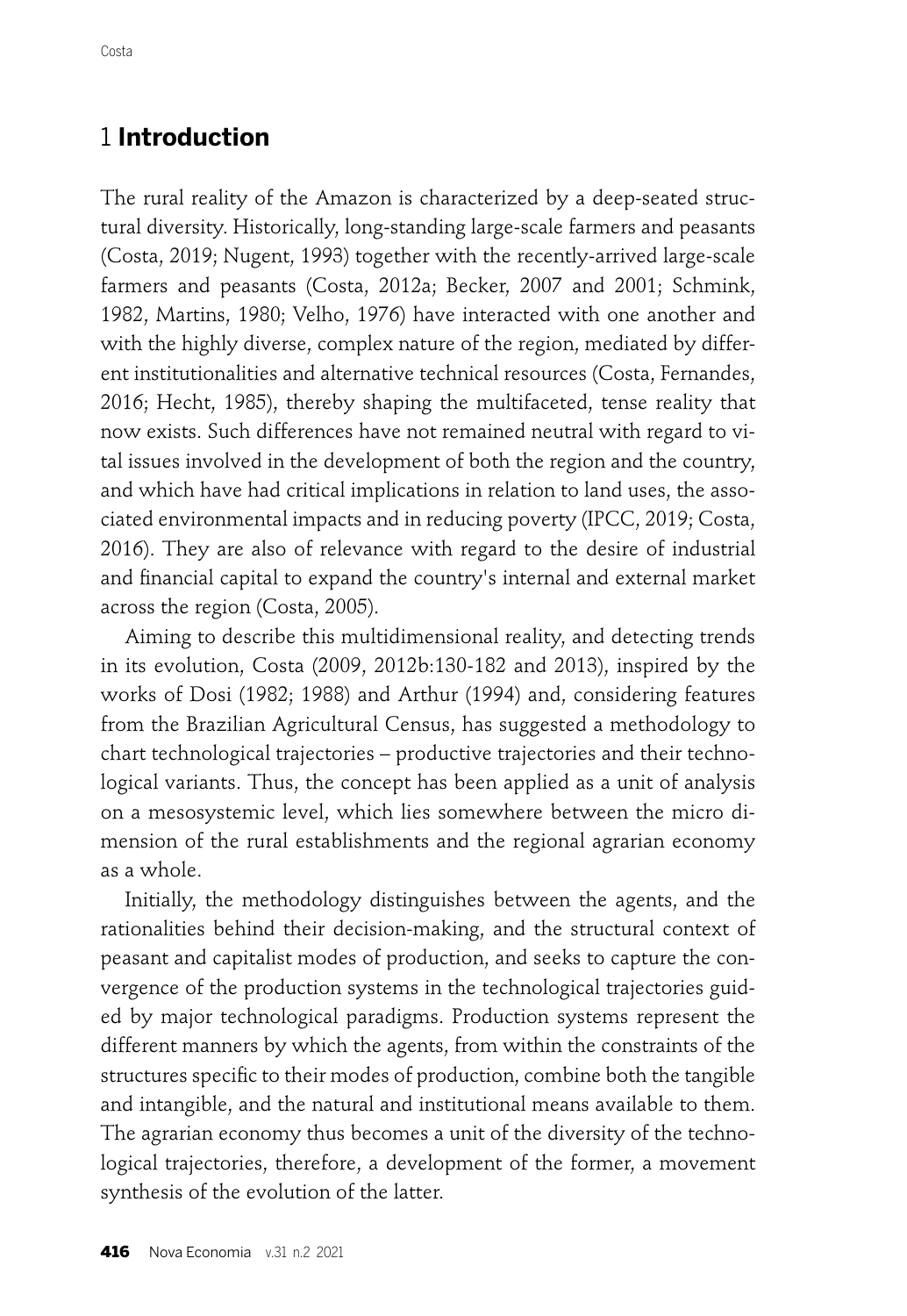The aims of the article are: a) to approach Costa's methodology and its theoretical foundations; b) to improve it, so that it better encapsulates the technical variants; c) to apply it to the results of the 2006 and 2017 Brazilian agricultural censuses, and then d) to compare the results for the different modes of production and their technological trajectories in the Amazon, represented by the nine states in the Northern Region of Brazil, with those from the 1995 Agricultural Census, reported in the aforementioned study. Within the short space of this text, I set out to explain the major structural changes substantiated in the composition of the regional agrarian production, between the modes of production and their trajectories. There is also the intention to develop a preliminary synthetic discussion on some of the fundamentals of these changes, together with the technological variants on which they have been based, and the corresponding trends encountered in the use of land and labour. In addition to this introduction, the article is made up of three sections. Section 2 presents the theoretical notions that establish the technological trajectory as a unit of analysis, and the methodological steps that represent them (the developments of which are described in detail in Appendices A and B), using data from the Brazilian agricultural censuses. Section 3 presents the aggregate results of the agrarian economy in the Northern Region of Brazil, and Section 4 discusses the results for the different modes of production and their trajectories and the technological variants. Lastly, the conclusions are presented.

## 2 **Trajectories and technical variants as analytical units of the diversity of the agrarian economy**

Dosi defined a technological paradigm "... as a 'model' or 'pattern' of solutions of selected technological problems based on selected principles derived from natural sciences and on selected material technologies. (...) At the same time, technological paradigms define also some idea of progress" (Dosi, 1982, pp. 22-23). From this perspective, a technological paradigm constitutes: a) a "perspective" for defining relevant problems in the light of a notion of progress, and b) a set of procedures – heuristics – for solving such problems, of which the state of knowledge on nature is a decisive part. On the other hand, a paradigm offers a possibility from amongst other possibilities within the organization of social reproduction, hence, its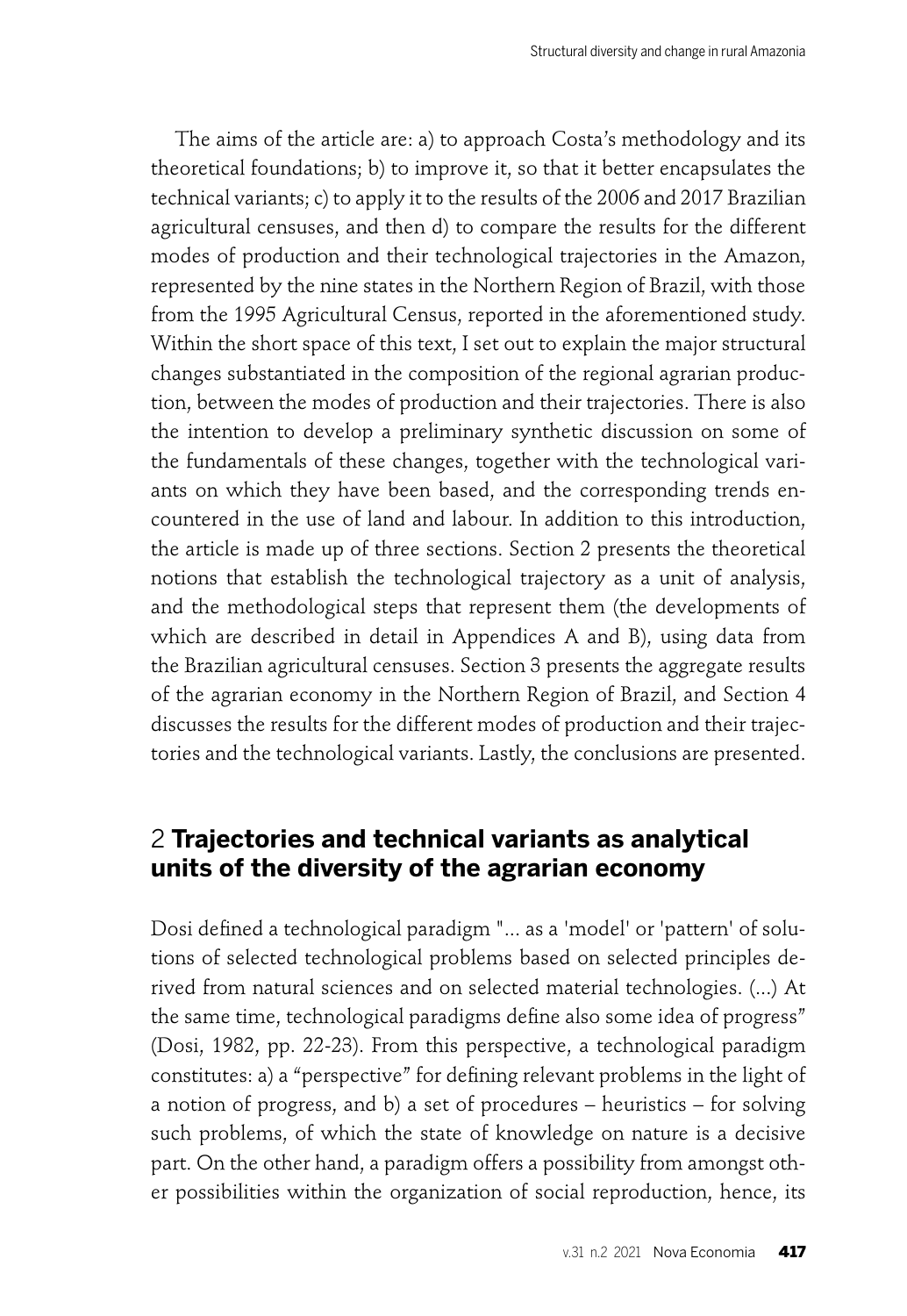material (historical) existence, c), results from selection mechanisms c.1), associated with the economic dimension and c.2), with other dimensions of life in society, particularly culture, politics, and science (Dosi, 1988).

The immediate presence of nature as a productive force accounts for the main difference between agriculture and industry under capitalism. Industrialist (industrial-capitalist) rationale seeks to reduce this presence and control its significance – as it does with regard to human labour. Such an effort has been responsible for organising the paradigm of agricultural modernization, in terms of its industrialization. Goodman, Sorj and Wilkinson (1987) demonstrated two major trajectories of rural industrialization: one represented by a set of technological solutions that succeed as an industrial effort to appropriate roles played by nature, and another by a set of solutions that seek to replace products from living nature by inorganic products obtained in the laboratory (*i.e*., industrially). Hayami and Ruttan (1971) observed that mechanics and chemistry play prominent roles within these processes, the first being the main foundation of solutions where there is an abundance of land, and the second, where this factor is limited.

Thus, a technological paradigm has asserted itself on a global level through sets of solutions selected for efficiently controlling nature, so that it corresponds to industrial and capitalist needs. Such industrialist solutions succeed one another, composing technological trajectories marked by the intensive use of mechanics and chemistry and by the presupposed or resulting formation of homogeneous botanical and biological systems dependent on fossil energy sources (Dunlup; Beus, 1990). Moreover, on a global level, alternative forms of rural production have also been developed in trajectories guided by other principles, either agroecological or agroforestry. This has thereby configured a paradigm that guides technological solutions in a perspective that is harmonious with the original nature, of managing the diversity of botanical systems and their autonomy in relation to exogenous sources of energy and nutrients (Collicott, 1990; Drengson, 1985; Hecht, 2010).

Technological paradigms materialize through technological trajectories. Technological trajectories are the usual patterns of activities which, based on a technological paradigm, solve the productive and reproductive problems that confront the decision-making processes of particular agents in specific contexts in the economic, institutional, and social dimensions (Dosi, 1982; 1988). From another perspective, "a technological trajectory is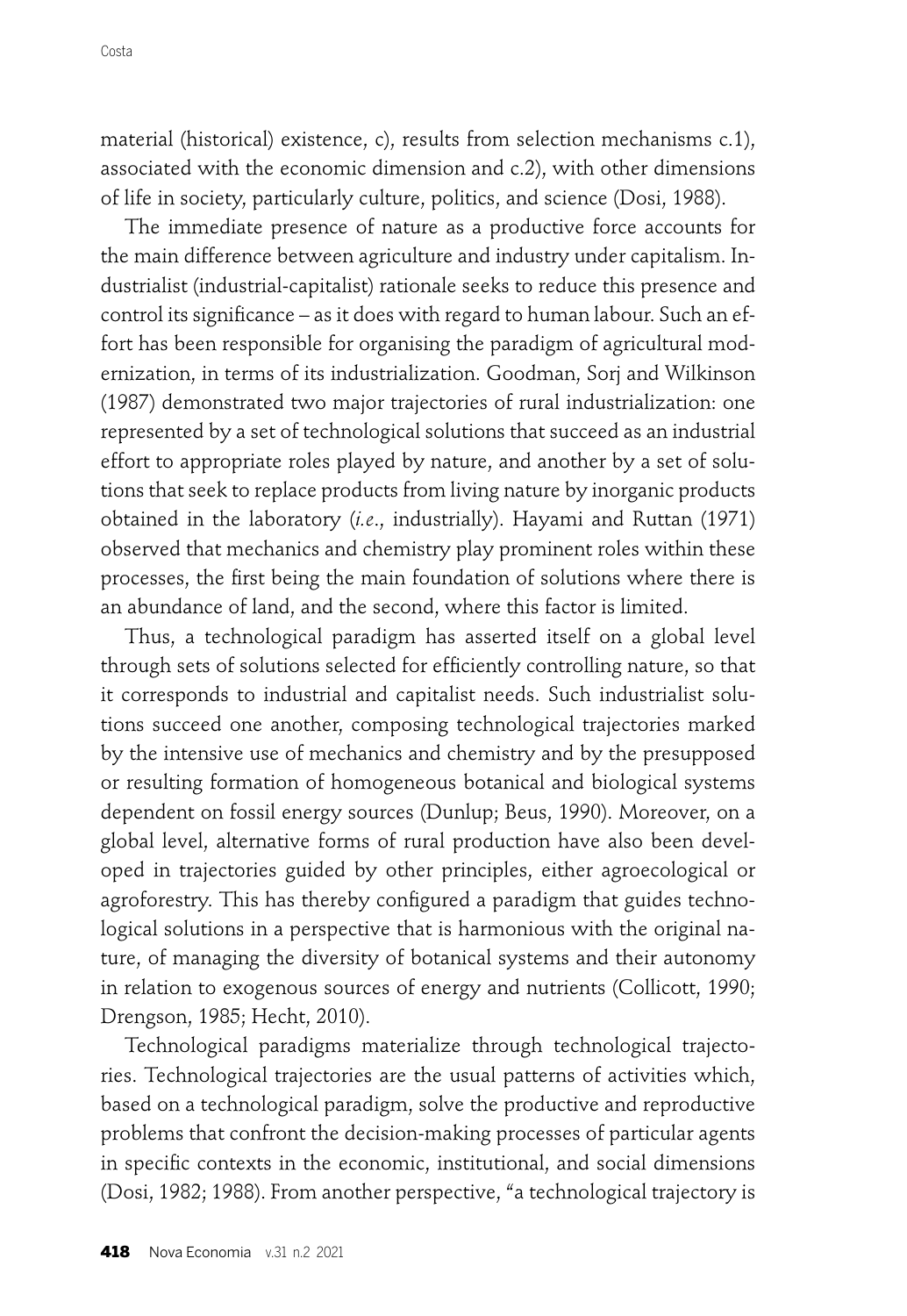a cluster of possible technological directions [variants] whose outer bounderies are defined by the nature of the paradigm itself" (Dosi, 1982, p. 24).

The particularities of the economic context are established in the "… economic criteria acting as selectors defining more and more precisely the actual paths followed inside a much bigger set of possibilities" (Dosi, 1982, p. 23). Considering the high level of uncertainty surrounding the adoption of technologies, the institutional environment assumes particular relevance within the configuration of the technological trajectories, from the economic interest of organizations, through the respective histories and accumulations of expertise, to the strictu sensu institutional variables, such as public agencies and geopolitical interests (Dosi, 1982, pp. 24-25; Dosi, 1988).

The methodology proposed by Costa (2009; 2012b) for identifying technological trajectories in the agrarian sector of the Amazon prioritises their economic and institutional "filters". Thus, it begins by assessing the production results of the establishments. The operational maxim is that "products are trajectory phenomena" (Costa, 2009, p. 50), which are constituted and developed as a result of the respective performances in the social division of labour (local, national, or worldwide) in systemically defined contexts  $-$  in both structural and territorial terms.

Structurally, the establishments, across the same territory, using similar private criteria, that produce goods correlated by the logic of demand (identical, complementary or substitute products) or supply (production, the basis of which needs to be renewed each year, production on a more or less perennial basis, production that integrates animals and plants, production that integrates forest and agriculture, etc.), share similar technological and market problems and solutions. Therefore, they compete or cooperate in order to obtain resources (access to land, availability of work, sources of loan capital, sources of knowledge, etc.), place their products onto markets, or other forms of common economic organization, and converge towards dominant solutions. According to Arthur (1994), technical variants, through their products, are subjected to market and other institutional tests, the results of which are assimilated by companies (peasant and employer agricultural establishments), in a dynamic interaction that leads to convergences and solutions that materialize in the technological trajectories. Thus, underlying technical standards correspond to the patterns of production results so that defining the latter enables the existence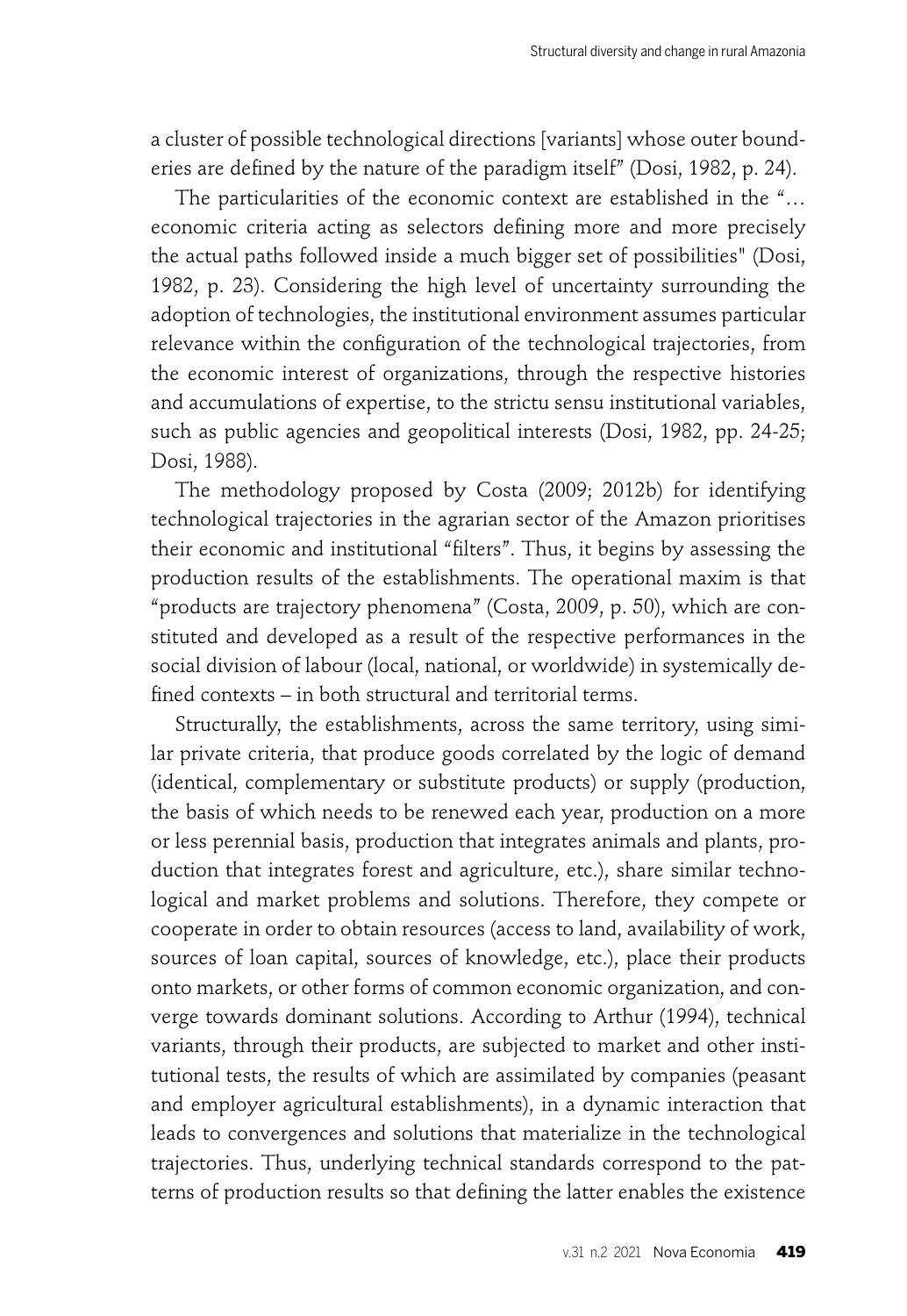of the other to be inferred. Furthermore, these underlying technical patterns are able to safeguard capacities for mutual interference, whereby the development or lack of development in one may stimulate or restrict development in others (Dosi, 1982, p. 24). Hence, by defining the trajectories guided by defining the patterns of production results, the manner in which product groups relate becomes relevant.

Territorially, technological trajectories interact within the context of local agrarian systems, the agrarian dimension of local economies, where institutional and natural specificities operate in the most tangible manner. Agrarian systems throughout the territory are expressions of the materialization of rural technological trajectories in either competitive or cooperative interaction.

Hereafter, the technological trajectories will be outlined in four steps. In the first, in order to arrive at the patterns of production results, the product groups, informed by the agricultural censuses under the categories of "products of temporary crops", "products of permanent crops", etc., have been identified for each mode of production. Multivariate regressions were used with regard to their respective importance in the social division of labour (relative weight in the composition of regional production), the ability to pay the agents involved (net profitability of peasant or employer companies) and investment capacity (the demonstrated ability to contribute to the expanded reproduction of the structures under consideration). In the second step, the interaction patterns between these product groups are verified by factor analysis.

Factor analysis is a multivariate statistical analysis technique that aims to identify the underlying structures in a set of observed variables, enabling two types of results: data summarization and data reduction (Backhaus *et al*., 2000, pp. 252-327). In the summarization processes, the latent variables (the factors) are explained by the variability patterns of the manifest (real) variables and the factor loadings of each variable in relation to the factor. A factor is a construct, a hypothetical entity, an unobserved variable, the reality of which lies only in the fact that it explains the variance of observed variables. The factorial loadings obtained are coefficients that express how much an observed variable is loaded or saturated in a factor. In reduction processes, the factors may be transformed into entirely new variables, which may then be included in subsequent analyses (Hair *et al*., 1998, p. 95).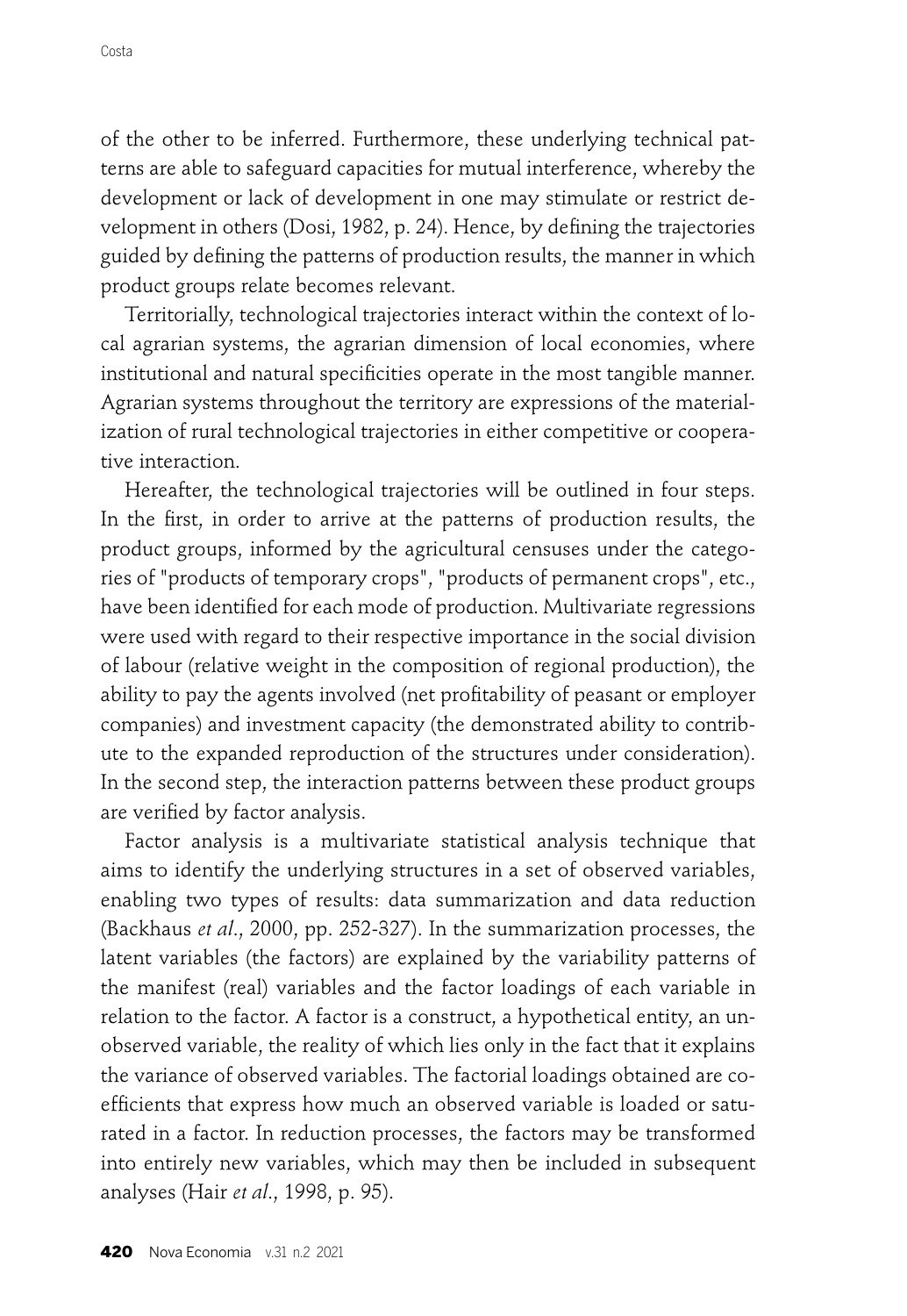In the third and decisive step of the methodology, the resulting factor structures – the main components and the factor loadings of each product group in explaining their variance – are compared with the attributes of the different product aggregates indicated in the first analytical step. These are assessed as possible expressions of techno-productive trajectories and submitted pari passu to available (tacit scientific) knowledge, as tests that corroborate historical-structural meaning and locational accuracy, *i.e*., that explain their position in tangible agrarian systems. In Appendix I, the procedures mentioned thusfar have been applied to data from the Agricultural Censuses of 2006 and 2017, the results of which are presented as the criteria for delimiting the trajectories.

Given that products are phenomena of the essential reality of technologies (Costa, 2009, p. 50), the abovementioned characterization of trajectories based on products put into circulation empirically establishes the context of operation and, therefore, the framework for determining the technological variants that underlie them. Thus, there is the fourth, and additional step (in relation to Costa's proposal, 2009), of the methodology. Methodologically, technological variants are associated with patterns of occurrence in the census data of the technological characteristics of the establishments within the context of their respective trajectories. A further factor analysis is then undertaken with variables that indicate the mechanical, chemical and labour intensity for systems dominated by temporary cultures; the chemical intensity and biological intensity for systems dominated by livestock; and the intensity of native forest, planted forest and permanent crops, for plantations or agroforestry systems. Initially, the results expose the technological standards of each trajectory for each census year (see Appendix B). Following on, the results of the two most recent censuses are then compared. This makes it possible to infer the interaction of these technical standards over time, either as a succession of phases of the same technological variant, or as a succession of patterns as a result of competition between variants, one replacing the other, or even as patterns that converge in the formation of unusual syntheses – new variants and technological trajectories.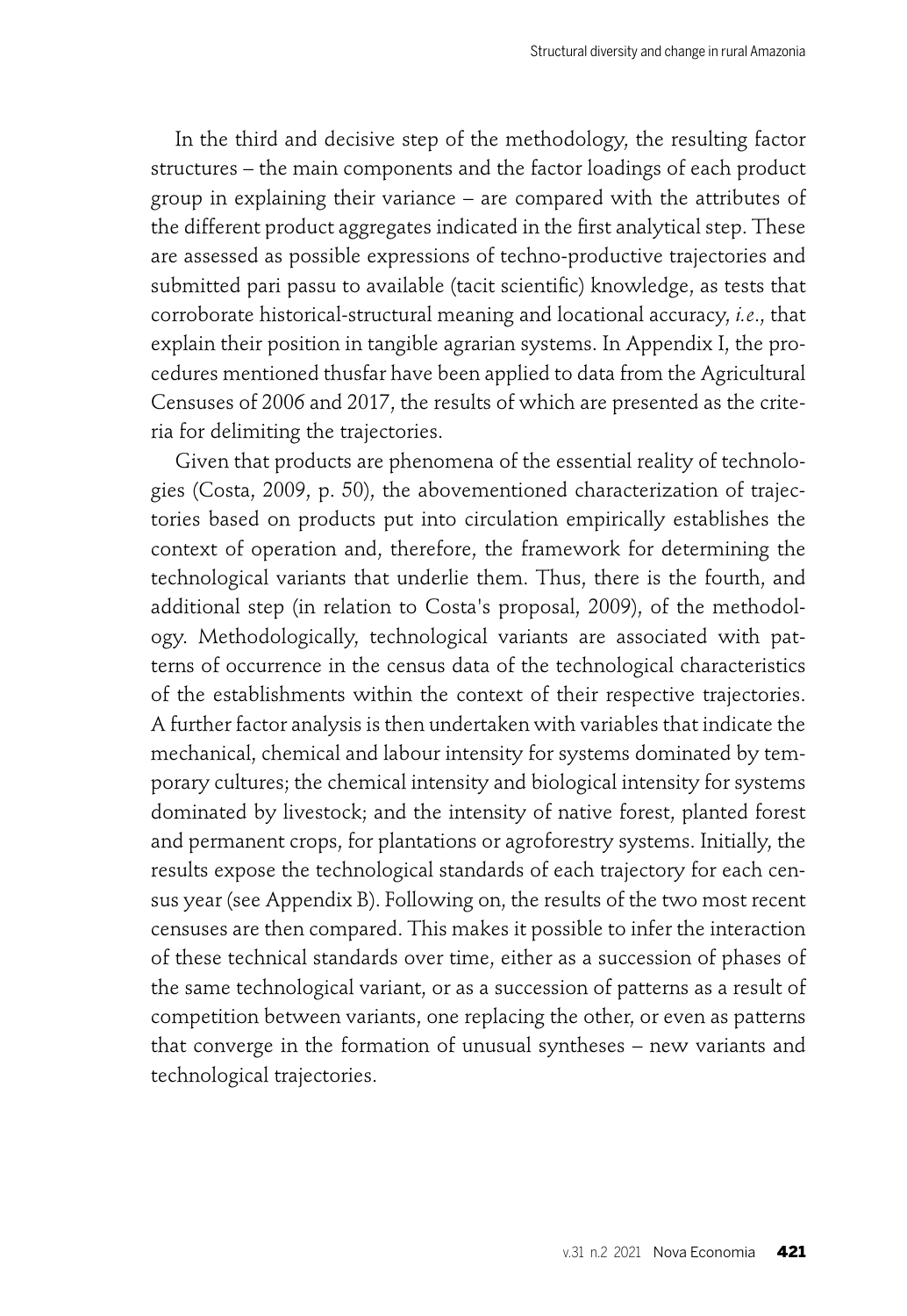## 3 **The agrarian economy of the Northern Region of Brazil**

The rural economy of the Northern Region of Brazil has grown at remarkably high rates over the last two decades. Its Gross Production Value (GPV) increased at 4.3% p.a., from R\$ 13.7 to R\$ 34.6 billion between 1995 and 2017 (all figures have been adjusted to the 2019 Real). There were, however, differences in the growth rate between the periods, the first, rapid (2.7% p.a.); the second, accelerated (5.9% p.a.) (see Figure 1).

This process involved large-scale land grabbing and preparing it for agriculture and livestock: the amount of land in rural establishments increased by 9.4 million hectares – approximately 17% over the stock of 55.8 million hectares declared by agricultural establishments in 1995. During this period, the pace of transforming land with forest into land with agriculture and pasture (TUL) was greater than the pace of the land appropriation process (TAL), 1.2% and 0.7% p.a., respectively, the average proportion of the former within the latter grew from 49.6% in 1995, when it comprised 27.7 million hectares, to 55.4% in 2017, when it totaled 36.1 million hectares.

The number of employed personnel decreased to –1.6% p.a, from almost 2 million occupations in the first census, to approximately 1.3 million occupations in the last. Strictly speaking, there was a significant drop of  $-3.6\%$  p.a. in the first inter-census period and, in the second, a slight recovery at 0.4% p.a.

These aggregate figures enable us to first characterize rural growth in the Amazon, during the observed periods. For this, Hayami and Ruttan's meta-function will be used. Hayami and Ruttan (1980) proposed a "meta-production function" of agricultural growth that makes the product (Y, equivalent, in Figure 1, to GPV) equal to the monetary productivity of land (MPL $d = Y/T$ , equivalent to GPV/TUL) multiplied by the landlabour ratio (LLR =  $T/L$ , equivalent to TUL/TOP) and the number of applied workers (L, equivalent to TOP, in Figure 1). With this simple model, it is possible to differentiate rural growth, first, with regards to the monetary productivity of labour (MPLb =  $Y/L$ , equivalent to GPV/TOP), indicating growth with increasing, constant or decreasing yields; and second, by discerning, from the observation of the determinants of the MPLb – the monetary productivity of land (MPLd) and the land-labour ratio (LLR) – the technical variants of this process, whether more or less labour or land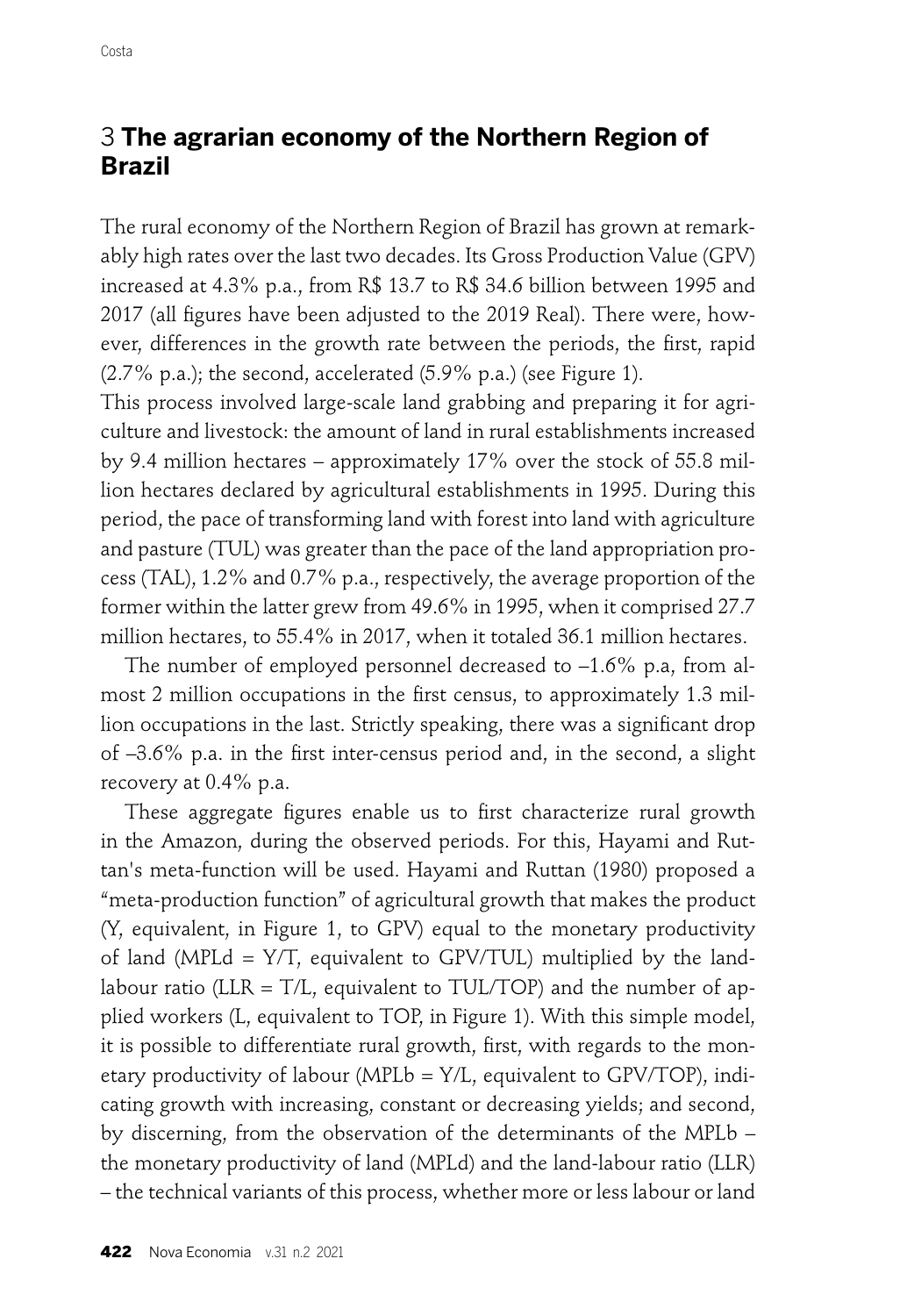intensive, whether more or less less dependent on chemistry, mechanics or botanical ecology.

In the Northern Region, during the periods in question, the growth of the agrarian economy was accompanied by an increase in the MPLb at high, although decreasing, rates, 6.6% and 5.5%, respectively, in the periods 1995-2006 and 2006-2017 – an average of 6.1% p.a. The growth in MPLb, in turn, depended, in almost equal proportions, on the growth of the MPLd, at 3.1% p.a., from R\$ 493 in 1995 to R\$ 958 in 2017, and the 3.0% increase in LLR, from 14.4 to 27.1 hectares/worker.

#### Figure 1 Evolution of critical variables of the agrarian economy in the Northern Region in 1995, 2006 and 2017



Source: IBGE, Agricultural Censuses 1995, 2006 and 2017.

Notes: The units are in parentheses, followed by the growth rates of the variables in the following sequence: between 1995-2006, 2006-2017 and 1995-2017.

# 4 **Production modes and technological trajectories**

#### 4.1 The peasant segment and its trajectories

The agrarian economy of the Amazon is based on two fundamental modes of production, that of the peasant and the employer (or capitalist). Rural peasant establishments are distinguished from those of employers in that they have decisive parameters within the family, both with regard to the available workforce and to defining consumption needs. The union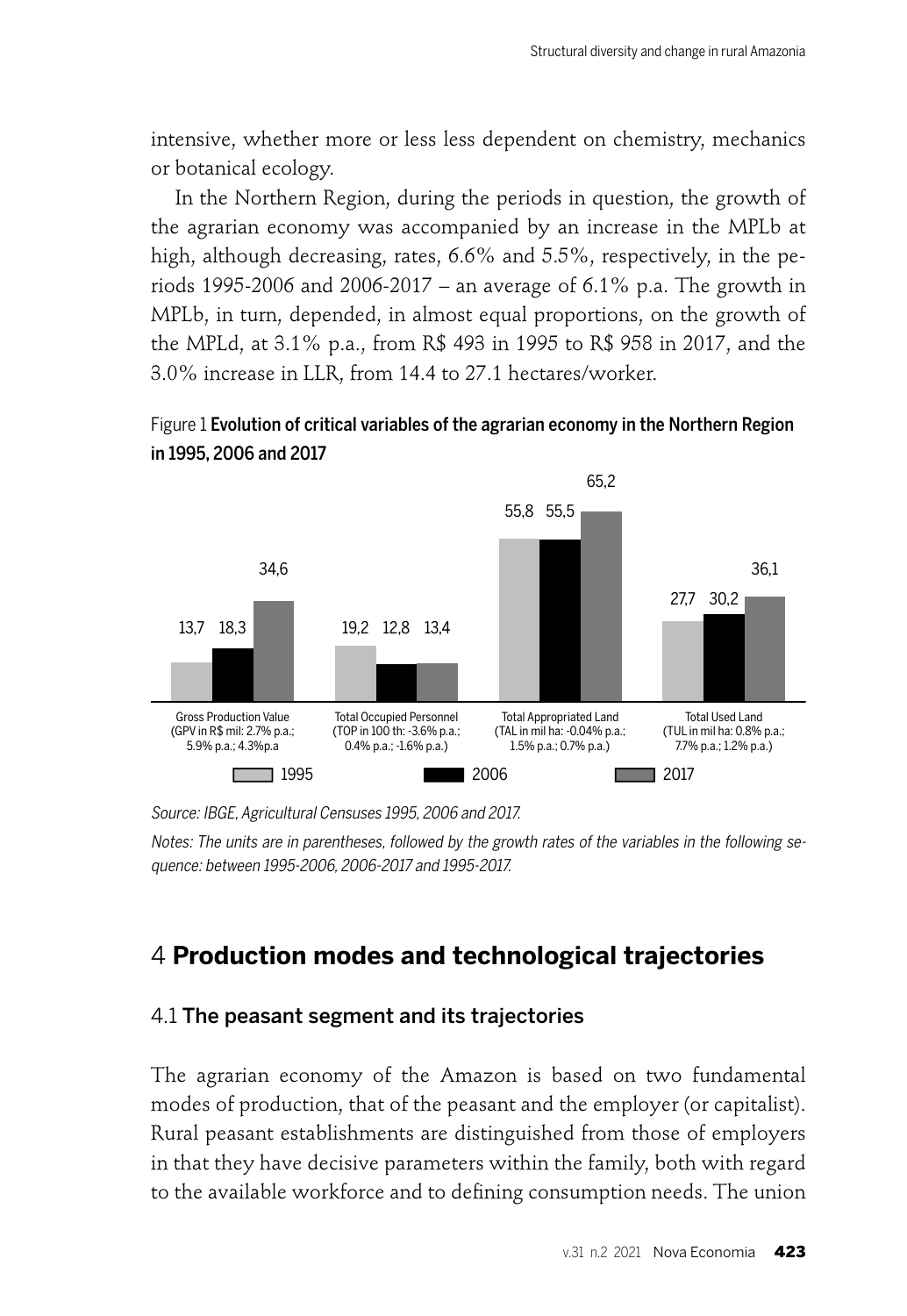between the spheres of production and consumption brings a decisionmaking rationality to this economy guided by the evaluations of reproductive efficiency: the degree of average affluence with which people live and the stability of this condition along a temporal horizon defined by the evolution of the family group – by the birth and growth of children and the aging of parents (Costa, 1995; 2019; based on Chayanov, 1923 and Sahlins, 1972). The most notable result of this, historically demonstrated, is the high capacity to adapt to circumstances – a resilience almost always based on the diversity and flexibility of using the available capacities, along with a circumstantial malleability with regard to the corresponding consumption patterns (Costa, 2019, pp. 126-29; pp. 142-47; Costa, 2012c; Costa, 1995).

Employer establishments on the other hand, based on wage labour, are predominantly oriented towards the return of capital-money invested in the production process. These, therefore, decide on the basis of what Keynes called, the marginal productivity of capital: an intertemporal evaluation between the forms in force and their future possibilities, and the alternative forms of capital appreciation, whereby the ultimate reference is the average gain of financial capital (Keynes, 1970).

According to Costa (2009), in 1995, there were three peasant technological trajectories. The first, which he named "Peasant Trajetory.T1" (Costa, 2012b, pp. 159-60), with 171,292 establishments, was driven by relatively specialized agricultural production, of both temporary and permanent crops. At the time, T1 expressed a trend, detected from the eighties onwards, towards the existence, across the entire region, of single plantations of permanent crops, which in certain areas (particularly in the state of Rondônia and in the Southeast of the state of Pará), included a few dairy cattle, similar to what has been observed in the peasant regions of origin, mainly in the southeast of the country, with coffee and dairy products, and parts of the northeast, with dairy products and fruit. Temporary cultures, as previously mentioned, often made up the systems of these establishments, although with a secondary role in their dynamics. In 1995, with 171 thousand establishments, T1 produced goods worth R\$ 4.0 billion – 45% of the GPV of peasant production, and 29% of the total production during the same year.

The second, "Peasant Trajectory.T2", was undoubtedly highlighted by the importance of extractivism (non-timber) in the production systems,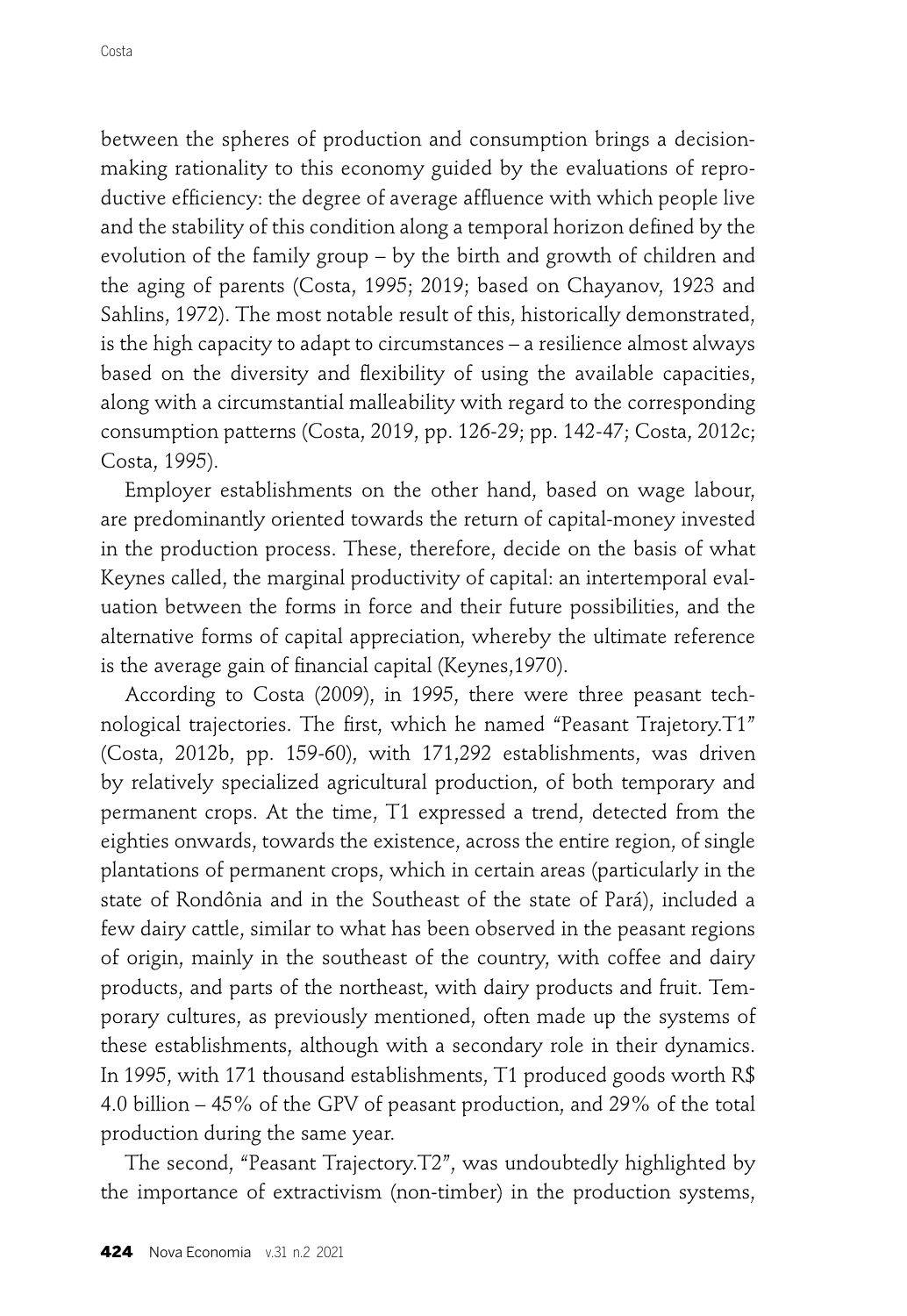along with a very wide variety of compositions amongst the different groups of products. This was clearly a trajectory based on agroforestry systems (AFSs). Peasant Trajectory.T2 was made up of 130,593 establishments with a combined GPV of R\$ 2.4 billion – representing 27% of the total peasant production and 18% of the total production in 1995.

Lastly, "Peasant Trajectory.T3", with 109,405 establishments producing R\$ 2.5 billion, approximately as significant as the previous, was defined by the weight of beef cattle – its dynamic being led by relative specialization in this activity.

Three associated movements were observed from these trajectories in the following two censuses, thereby leading to important structural changes in the context of peasant production across the region. As follows:

### 4.1.1 A reduction of T1, accompanied by its specialization in temporary agriculture

- *a)* During the period 1995-2017, production decreased to R\$ 2.4 billion in 2006, recovering partially in 2017, when the GPV reached R\$ 3.2 billion – an average reduction to –1.1% p.a. (Figure 2). The specialization is demonstrated by the fact that in its systems, temporary cultures (cassava, pineapple, corn, rice) began to represent 81% of the GPV in 2006 and 60% in 2017, whereas in 1995, they had represented 34% (Figure 3).
- *b)* The reduction in T1 was accompanied by an increase in its MPLb from R\$ 5.5 to R\$ 12.8 thousand per worker/year between 1995 and 2006, with a decrease, in the following period, to R\$ 10.4 thousand (to year 1995, Costa, 2012c, op.cit. p.153; to years 2006 and 2017 Table B2; variation 2006-2017 Figure 5). These variations, by hypothesis, may, at first, have been the result of composition effects, insofar as less profitable activities, reducing reproductive efficiency, were either contained or eliminated; or they began to be developed by new technological variants in the context of the T1 trajectory itself. In this case, put to the test in the following period, these alternatives would have shown to be limited.
- *c)* The 2006 Census indicated the use of chemical inputs in T1's production systems, and mechanical investments were also announced. Clear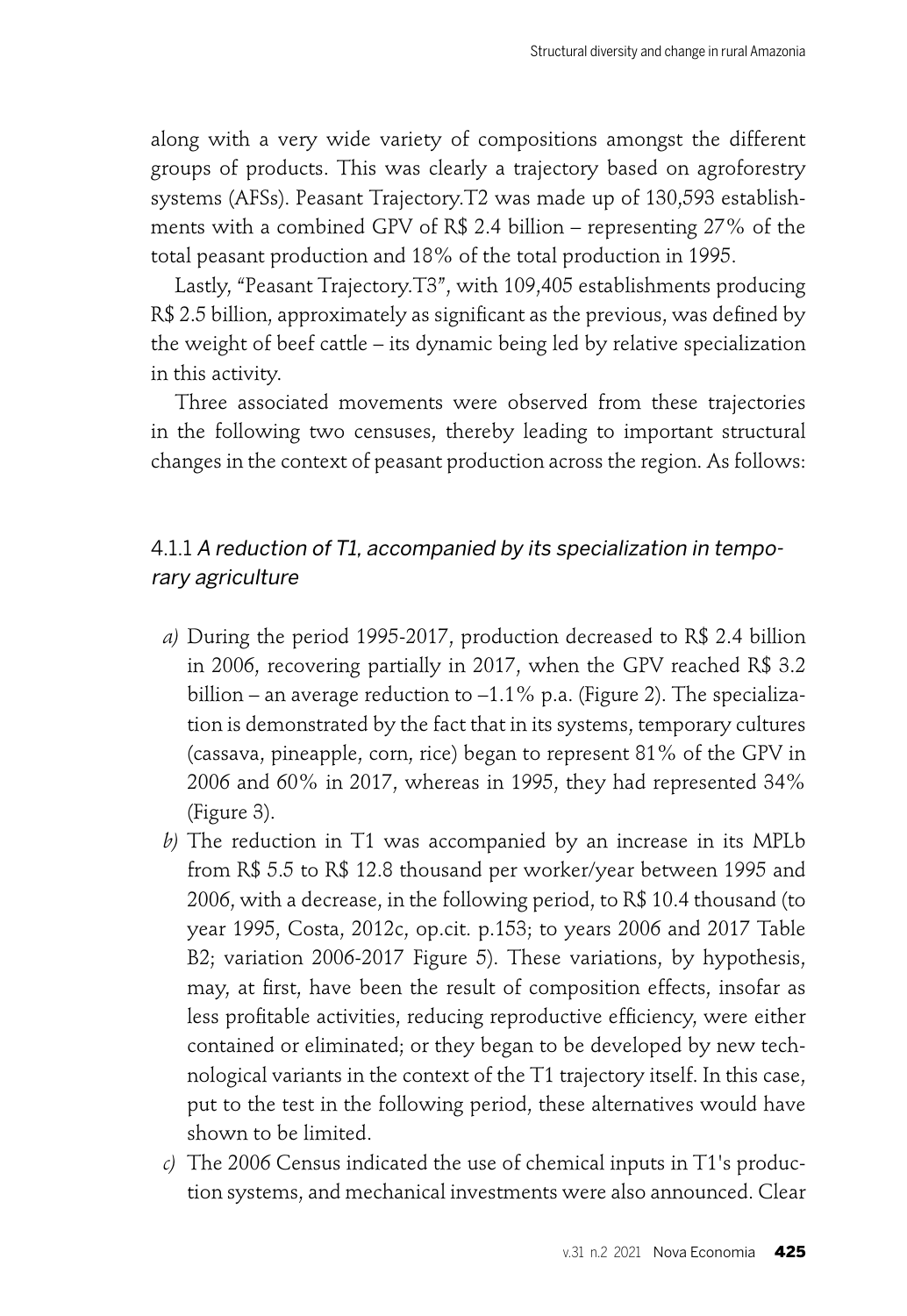standards, however, were only offered in the 2017 Census, in which two variants of the mechanical-chemical technological paradigm were revealed, whereby one variant combined high mechanical (and chemical) intensity with low labour intensity (LI) and other combined high chemical intensity with high labour intensity (see Table B1). The two variants collaborated positively in forming the GPV of T1 (Figure 4). The first with decreasing gains and the second with increasing gains from labour (MPLb) (see Figures 4 and 5).

## 4.1.2 Increasing the absorption of permanent cultures by T2, originally present in T1

- *a)* The GPV of T2 grew to R\$ 3.4 billion in 2006 and to R\$ 4.9 in 2017 – at an average of 3.5% p.a. from 1995 to 2017 – with permanent crops (açaí, black pepper, banana, cocoa) representing 16%, 24% and 19% respectively. Here, the adoption of permanent crops in peasant systems followed different principles of specialization found in T1 in 1995, with a prevailing diversification and synergistic composition between species – the principles of agroforestry systems (Costa, 2020).
- *b)* The growth of T2 was achieved by increasing labour productivity during the first period, from R\$ 4,800 in 1995 (Costa, 2012b, p. 153) to R\$ 10,000 in 2006, and again to R\$ 11,500 in 2017 (Table B2).
- *c)* T2 grew, based on two technological variants of agroforestry systems, the materialization of an alternative paradigm to mechanical-chemical. One began by managing the use and growth of the primary forest and from this, constituted increasingly managed systems, resulting from a composition of permanent crops and silviculture, temporary agriculture and aquaculture. The other began from (almost) exclusively agricultural uses, and incorporated forest elements that reconstituted the biome functions in the AFSs that mimic its characteristics (Costa, 2012b, p. 160). While the second variant grew in absolute terms, the first decreased, between 2006 and 2017, correlated with the respective monetary productivity of labour.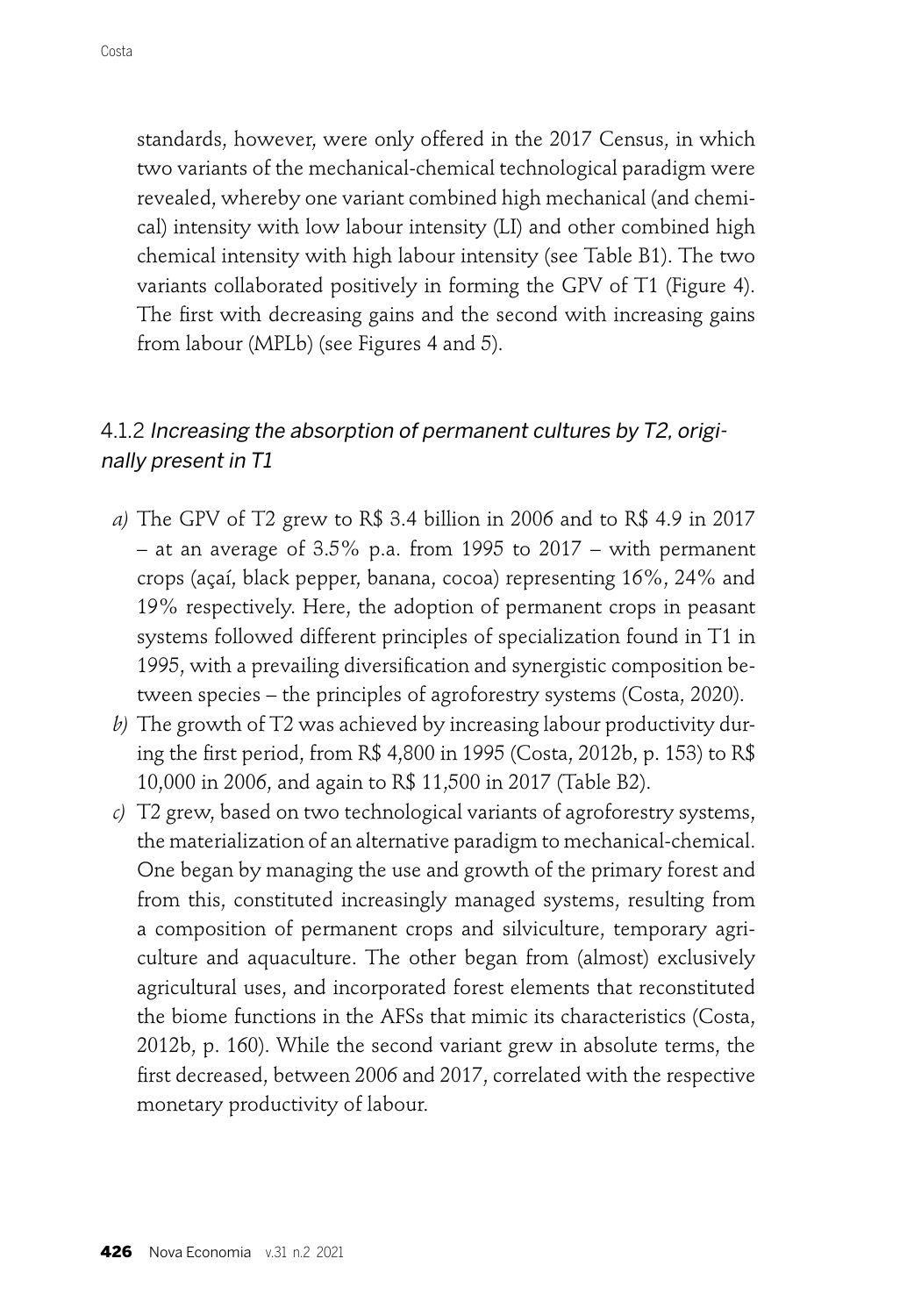

### Figure 2 The GPV of technological trajectories in the agrarian economy of the Northern Region in 1995, 2006 and 2017

Source: IBGE, Agricutural Censuses 1995, 2006 and 2017.

Notes: Values in R\$ billion at 2019 prices and relative structure in% of the total; in the legends, the percentages refer to the annual growth during the periods 1995 to 2006, 2006 to 2017 and 1995 to 2017, respectively.

## 4.1.3 T3 grew, specializing more and more in livestock. Mainly beef, but also dairy herds

- *a)* The GPV of T3 reached R\$ 4.2 billion in 2006, and R\$ 4.4 billion in 2017 – increasing during the first period 4.7%, the last period to  $0.6\%$ p.a. and, over the whole period analyzed, to 2.6% p.a.
- *b)* In 1995, 15% of T3's GPV came from beef cattle, in 2006, 30%, and in 2017, no less than 52%. The relative importance of dairy farming, originally significantly present in  $T1$ , now grew sharply in  $T3$  from 12% in the first census, to 22% in the last. In T1 it dropped by  $6\%$ .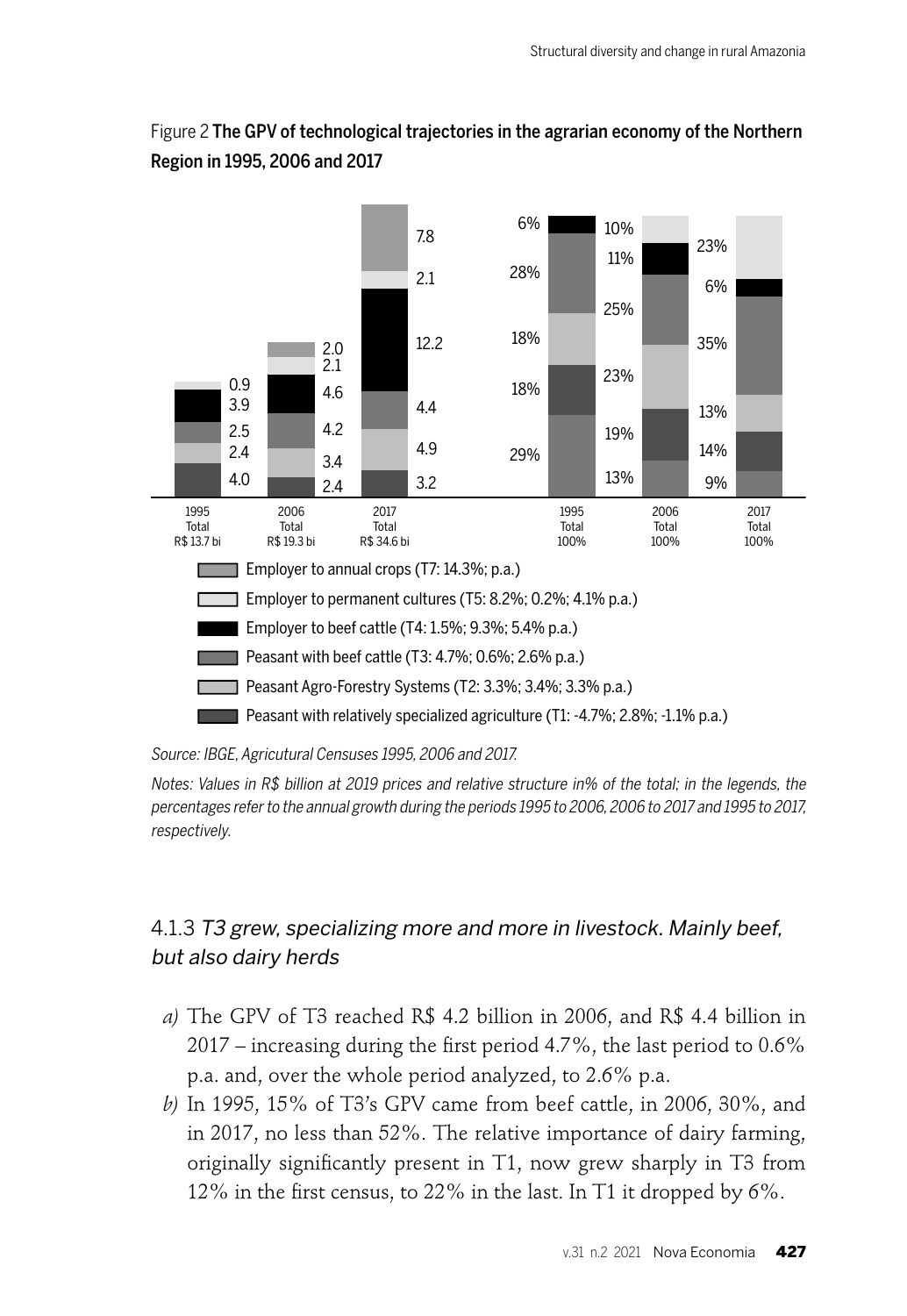*c)* T3 presented two technological variants. One was based more on improving herds than on pastures, thereby implying a relatively more extensive use of land (the MPLd, the lowest amongst peasants, remain the same, and the LLR, the highest, more than doubled during the period, see Table B2). The other evolved bringing about improvements in the herd and pastures, resulting in more intensive land use. Both variants developed with increasing MPLb: the first more than tripled, from R\$ 6.4 thousand per worker to R\$ 21.8 thousand; the second doubled, from R\$ 9.6 thousand to R\$ 19.2 per worker.





Source: IBGE, Agricultural Censuses 1995, 2006 and 20017.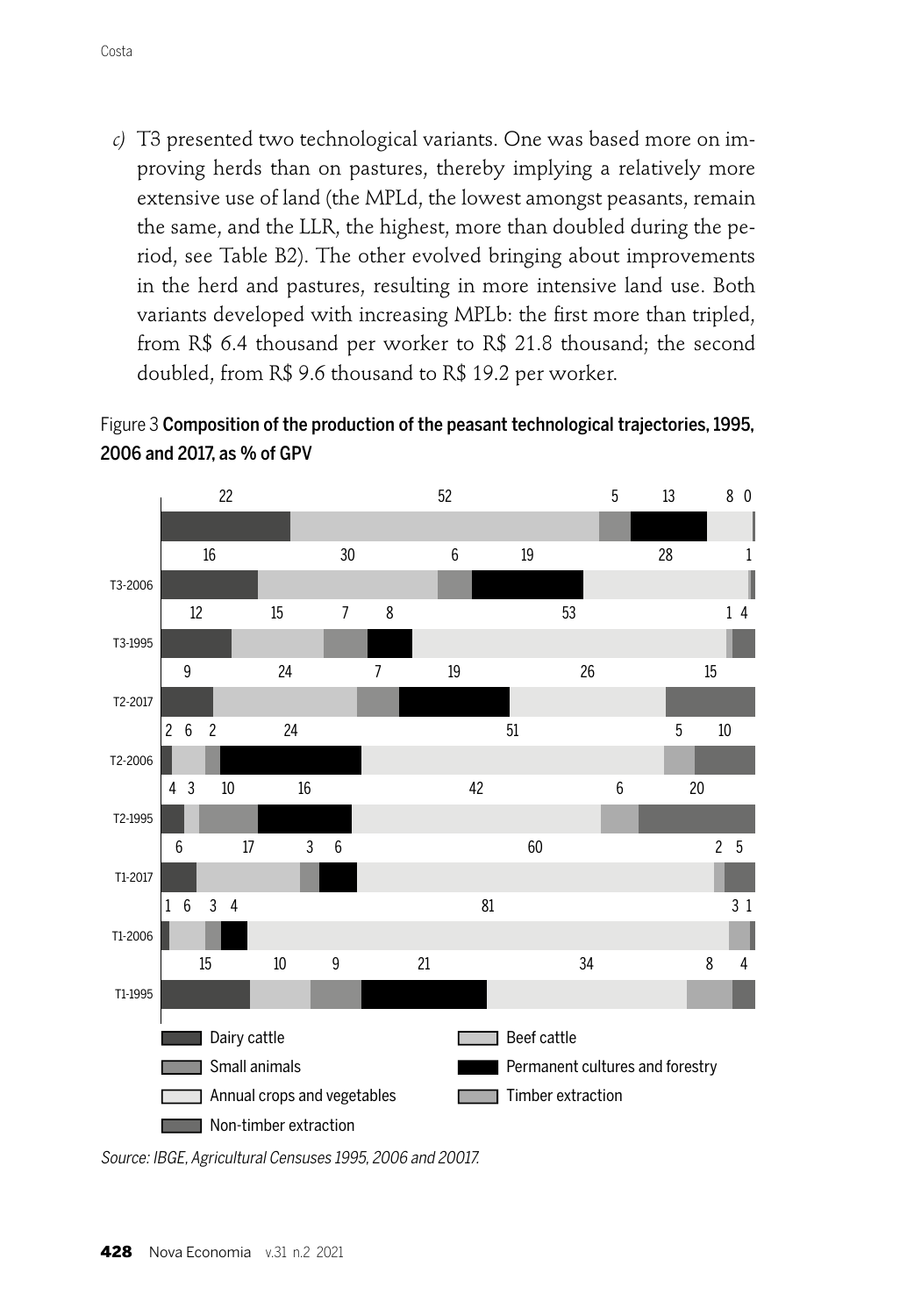Figure 4 Variation in GPV associated with peasant trajectories and their technological variants between 2006 and 2017, in R\$ Billion at 2019 prices



Source: Table B2.

Notes: 1) CI = Chemical Intensity; 2) MI = Mechanical Intensity; 3) LI = Labour Intensity; 4) Total: Total of the trajectory; 5) PI = Pasture Improvement; 6) HI = Herd improvement; 7) AFSs-F = AFSs with the presence of forest management; 8) AFSs-A = Artificially developed AFSs; LoadC = Load Capacity of Pasture; 9) "+" after the atribute = Attribute clearly verified; 10) If "-" = Attribute clearly absent; 11) If is "0", an uncertain attribute. 12) See descriptions of the different patterns in the notes in Table B1.





Source: Table B2.

Notes: 1) CI = Chemical Intensity; 2) MI = Mechanical Intensity; 3) LI = Labour Intensity; 4) Total: Total of the trajectory; 5) PI = Pasture Improvement; 6) HI = Herd improvement; 7) AFSs-F = AFSs with the presence of forest management; 8) AFSs-A = Artificially developed AFSs; LoadC = Load Capacity of Pasture; 9) "+" after the atribute = Attribute clearly verified; 10) If " $-$ " = attribute clearly absent; 11) If is "0", an uncertain attribute. 12) See descriptions of the different patterns in the notes in Table B1.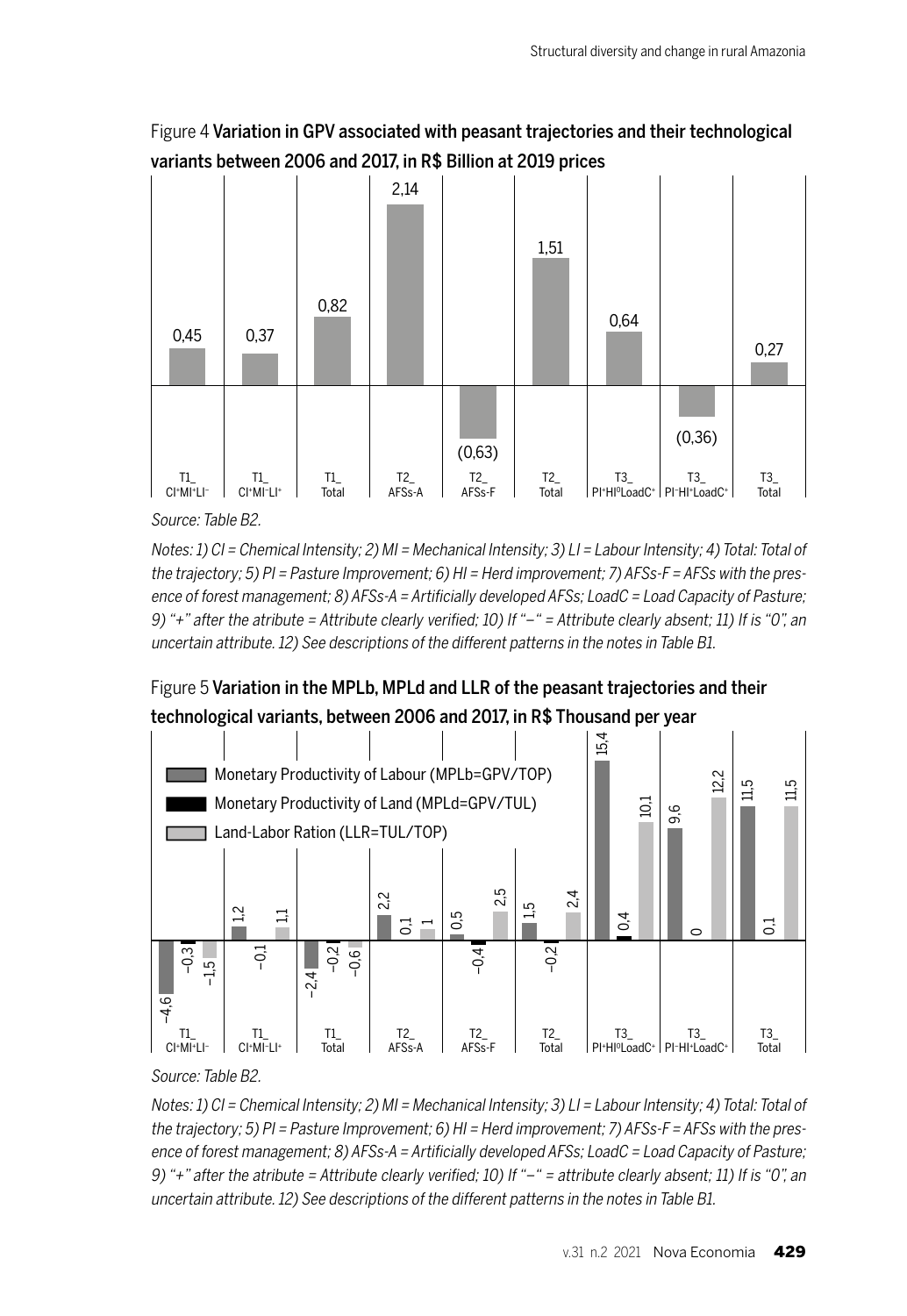#### 4.2 The employer segment and their trajectories

There were three technological trajectories, which in 1995, were the basis for employer production in the Amazon. With a GPV of R\$ 3.9 billion, the 27,831 establishments of Employer.T4 were oriented primarily towards beef cattle, to which they applied 18.4 million of the 33.3 million hectares that they controlled.

A second trajectory, Employer.T5, was characterized by the importance of permanent crops in the form of homogeneous plantations. In 1995, there were 4,444 establishments with 29.2 thousand equivalent workers on 755 thousand hectares of a total collection of 2.1 million. A third employer trajectory was also considered in silviculture, with only 3 large establishments that occupied 2,400 people on an area of 1.2 million hectares, of which 137.4 were planted with homogeneous forests (Costa, 2012b, p. 153). In the analysis that follows, for this initial year, the results have been composed for trajectories T5 and T6, by Costa (2009 and 2012c), following the evolution of this aggregate in the following censuses.

During the total period being addressed, there were four essential movements in the employer segment of the agrarian economy in the Amazon:

## 4.2.1 The cooling down, or the T4 crisis, with increased specialization and a relative loss of position for T5 and T7 between 1995 and 2006

- *a)* The GPV of T4 grew during these years at just 1.5% p.a., from R\$ 3.9 to R\$ 4.6 billion, while T5 grew at 8.2% p.a., from R\$ 0.9 to R\$ 2 billion. Meanwhile, a new trajectory for grain production emerged, Employer.T7, which, from a practically zero production in 1995, achieved a GPV of R\$ 2.0 billion. The relative weight of T4 fell correspondingly, from 82% in 1995 to 53% of employer production, and from 28% to 25% of the total production in the region in 2006 (Figure 2).
- *b)* The specialization of T4 grew throughout the process, with beef cattle farming jumping from 59% to 79% (Figure 6); logging, as in the previous census, remained the second most important item in the trajectory, now with 9%, indicating the structural character that the relationship between these two activities had assumed during the period (Costa, 2012b:153-4).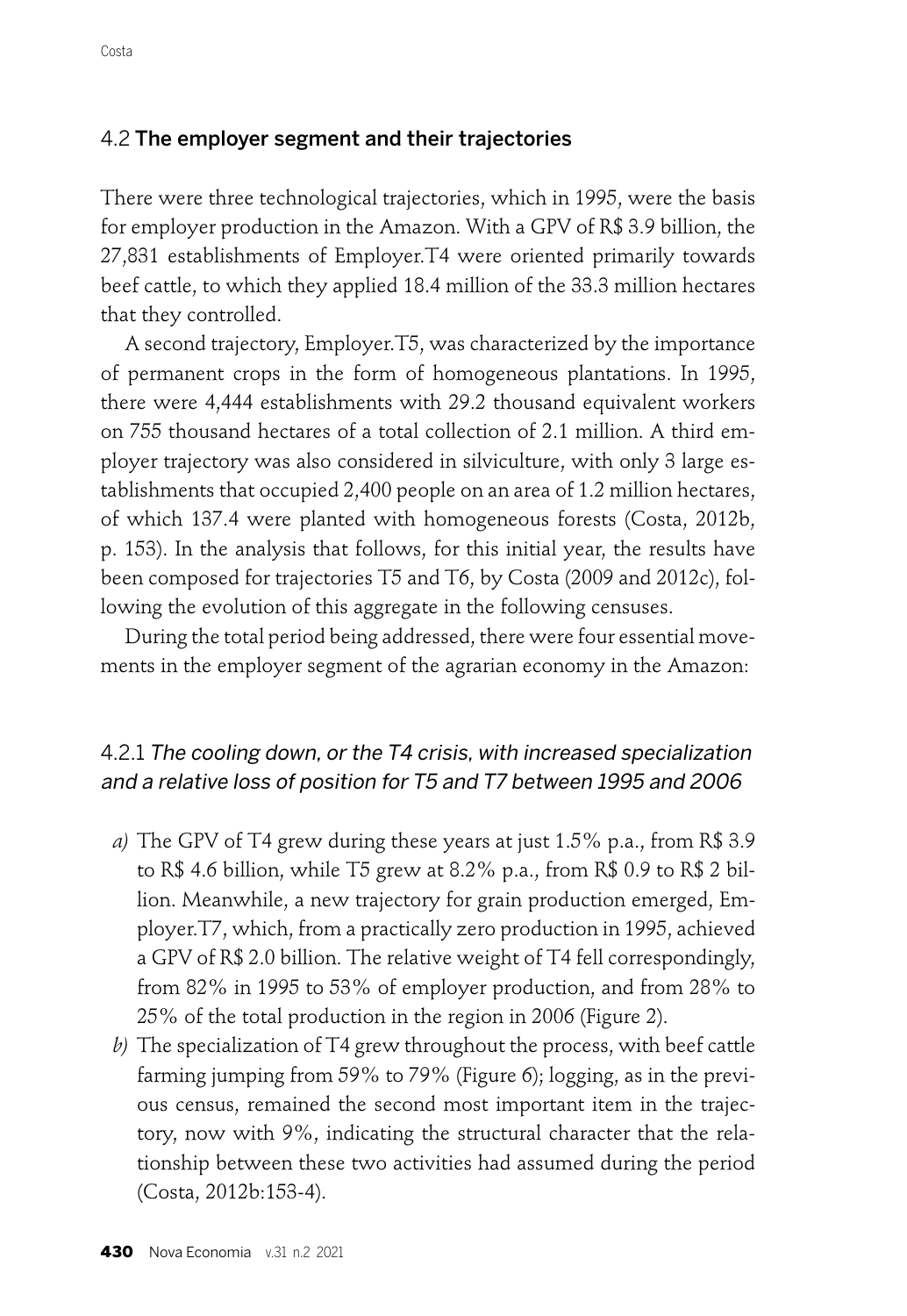- *c*) The MPLb and MPLd in T4 were significantly lower than in T5 in 1995, R\$ 18.5 and R\$ 24.2 thousand per year, respectively, with regard to work; R\$ 0.2 to R\$ 0.9 thousand with regard to land, according to Costa (2012b, p. 153), a condition which was maintained, despite a reduction in the gap, in 2006, R\$ 25.7 and R\$ 27.3 thousand per year, with regard to work, R\$ 0.3 to R\$ 0.4 thousand with regard to land, (see Table B2).
- *d)* In 2006, T7 demonstrated an even higher productivity in relation to both T4 and T5. These differences justified, in pecuniary terms, the transfer of resources from T4 to T5 and T7, and the precedence of the latter over the previous in this phase (issues analyzed in Costa and Fernandes 2016).

## 4.2.2 The resumption of an accelerated growth in T4 between 2006 and 2017

- *a)* T4 grew between 2006 and 2017 at a rate of 9.3% p.a., from R\$ 4.6 to R\$ 12.2 billion. Accompanying the process, the MPLb and MPLd almost doubled, along with a relative stabilization of the land-labour ratio, confirming the extensive character in lands of the abovementioned growth.
- *b)* In the 2017 Census, two technological variants of T4 became apparent. One was based on the joint improvement of pastures and herds, and the other, presented a low intensity of these same items. The first demonstrated only a slight increase in labour productivity between 2006 and 2017, from R\$ 25.7 thousand to R\$ 27.5 thousand, as a result of the increase in land productivity from R\$ 0.3 to R\$ 0.5 thousand, and a significant reduction in LLR from 80.4 to 57.9 ha/worker; the second, in turn, almost tripled labour productivity, from R\$ 25.7 to wR\$ 67.1 thousand, due to the increase in land productivity from R\$ 0.3 to R\$ 0.7 thousand, and, also, by the strong growth of LLR from 74.9 to 89.7 ha per worker. In 2017, the relative share of this last extensive variant on land was 75% of the GPV of the trajectory, and its growth depended decisively on it (see Figure 9 and 10).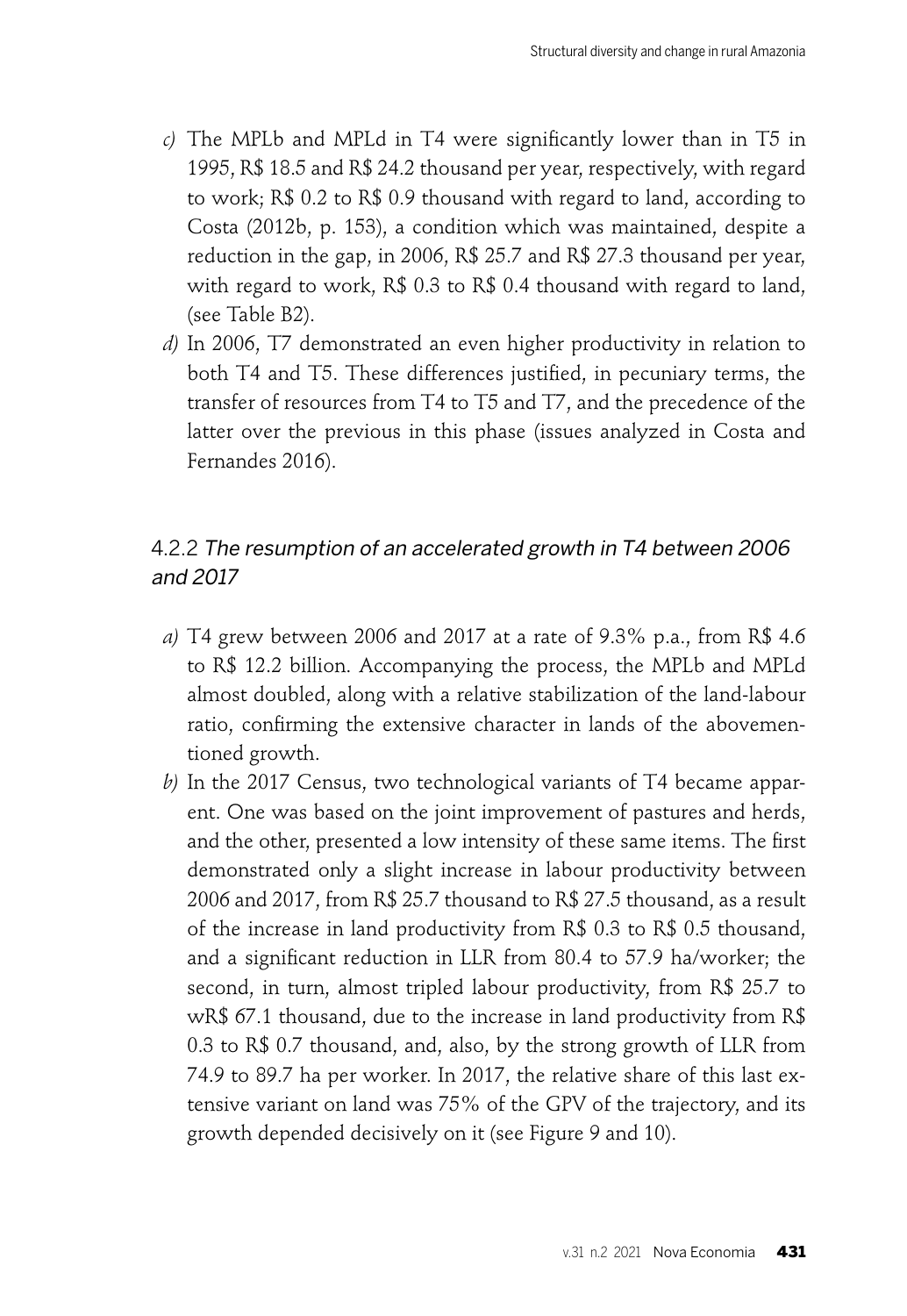### 4.2.3 Accelerated T7 expansion

- *a)* Between 2006 and 2017, T7 grew explosively from R\$ 2 to R\$ 7.8 billion (thus, to 13.4% p.a.) producing soy, rice, corn and sugar cane.
- *b)* The growth of T7 was achieved through extremely high labour productivity (approximately five times that of  $T4$  and  $T5$ ), but then decreased, falling from R\$ 132 thousand per worker year to R\$ 111.5 thousand. The MPLd, in turn, also high when employer standards are considered (three times that of T4, and twice that of T5), grew from R\$ 0.91 to R\$ 1.53 thousand/ha. LLR, dropping from 144.4 to 76.2 hectares/worker. However, it remained the highest amongst all employer establishments.
- *c)* In 2017, T7, as with T1 farmer, demonstrated two technological variants of the mechanical-chemical paradigm. The first was based on mechanical (and chemical) intensity and labour economy and the other was based on chemistry and labour intensity. Both variants contributed positively to the growth of T7's GPV, although with decreasing labour productivity; this was combined with stagnant land productivity in the case of the first variant.

#### 4.2.4 The limitation of T5

- *a*) T5, which had grown significantly during the previous period, stagnated between 2006 and 2017 at a GPV of R\$ 2.1 billion.
- *b)* Despite the growth of the MPLb and MPLd, from R\$ 27.3 to R\$ 31.5 per worker and R\$ 0.41 to R\$ 1.3 thousand/ha, respectively, the trajectory did not manage to keep pace with T4 and T7 in the universe of employer production.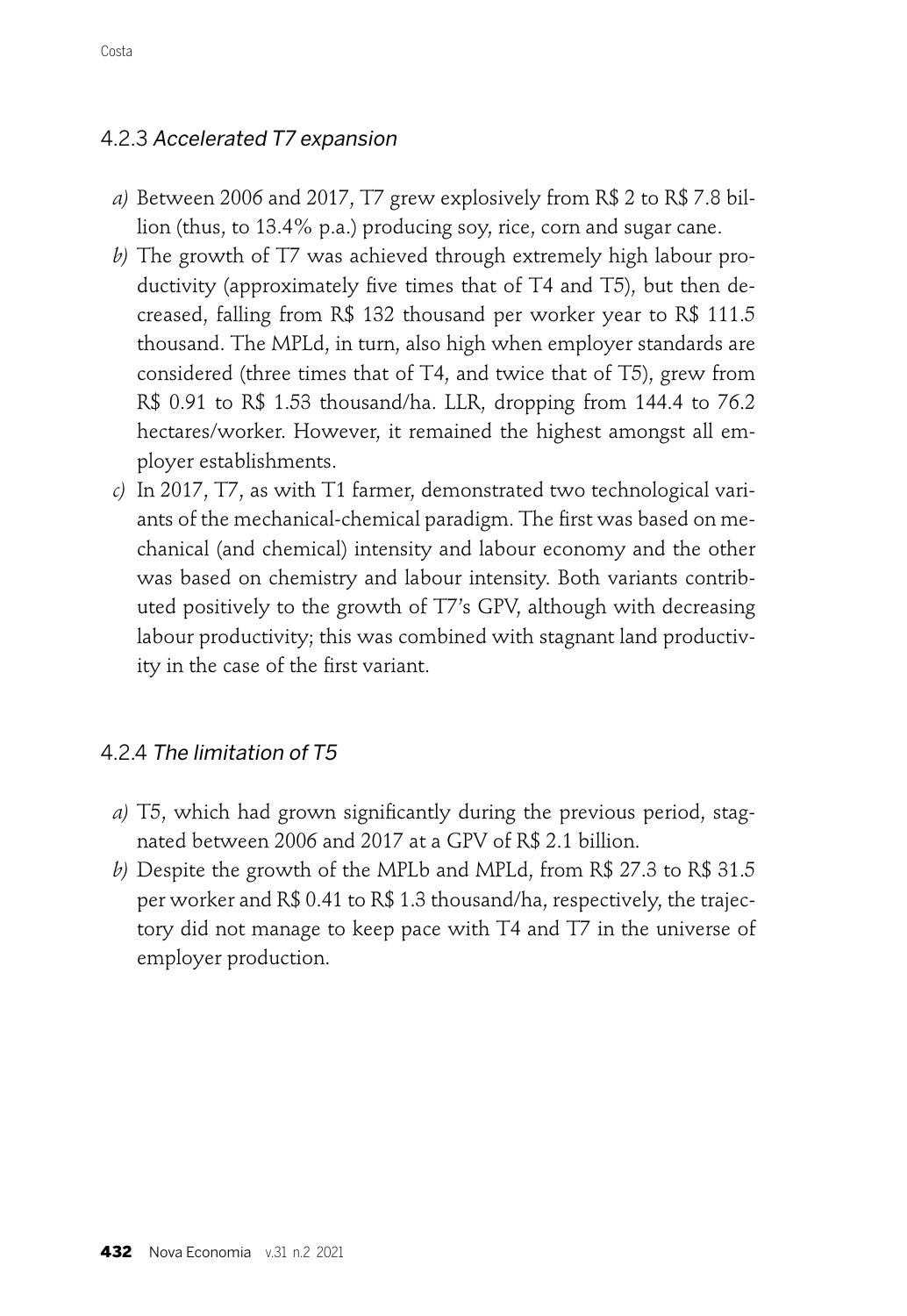

## Figure 6 Composition of production in the technological trajectories of the employer segment of the agrarian economy of the Amazon, 1995, 2006 and 2017, % of the GPV

Source: IBGE, Agricultural Census 2006 and 2017. Costa, 2009.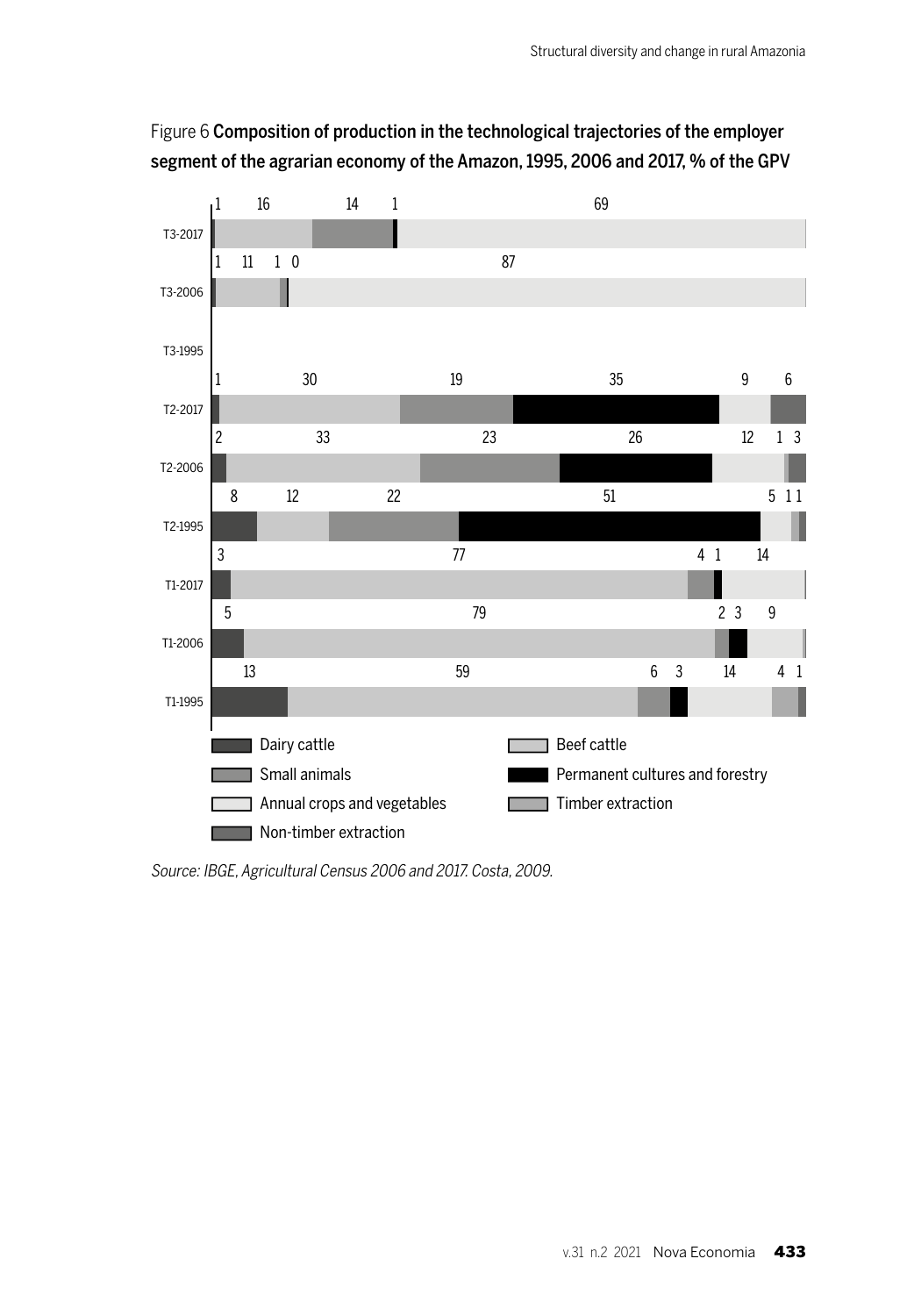### Figure 7 Variation in GPV associated with trajectories and their technological variants, 1995, 2006 and 2017, in R\$ billion at 2019 prices



Source: Table B2.

Notes: 1) CI = Chemical Intensity; 2) MI = Mechanical Intensity; 3) LI = Labour Intensity; 4) Total: Total of the trajectory; 5) PI = Pasture Improvement; 6) HI = Herd improvement; 7) AFSs-F = AFSs with the presence of forest management: 8) AFSs-A = Artificially developed AFSs: LoadC = Load Capacity of Pasture; 9) "+" after the atribute = Attribute clearly verified; 10) If "-" = Attribute clearly absent; 11) If is "0", an uncertain attribute. 12) See descriptions of the different patterns in the notes in Table B1.





Source: Table B2.

Notes: 1) CI = Chemical Intensity; 2) MI = Mechanical Intensity; 3) LI = Labour Intensity; 4) Total: Total of the trajectory; 5) PI = Pasture Improvement; 6) HI = Herd improvement; 7) AFSs-F = AFSs with the presence of forest management; 8) AFSs-A = Artificially developed AFSs; LoadC = Load Capacity of Pasture; 9) "+" after the atribute = Attribute clearly verified; 10) If "-" = Attribute clearly absent; 11) If is "0", an uncertain attribute. 12) See descriptions of the different patterns in the notes in Table B1.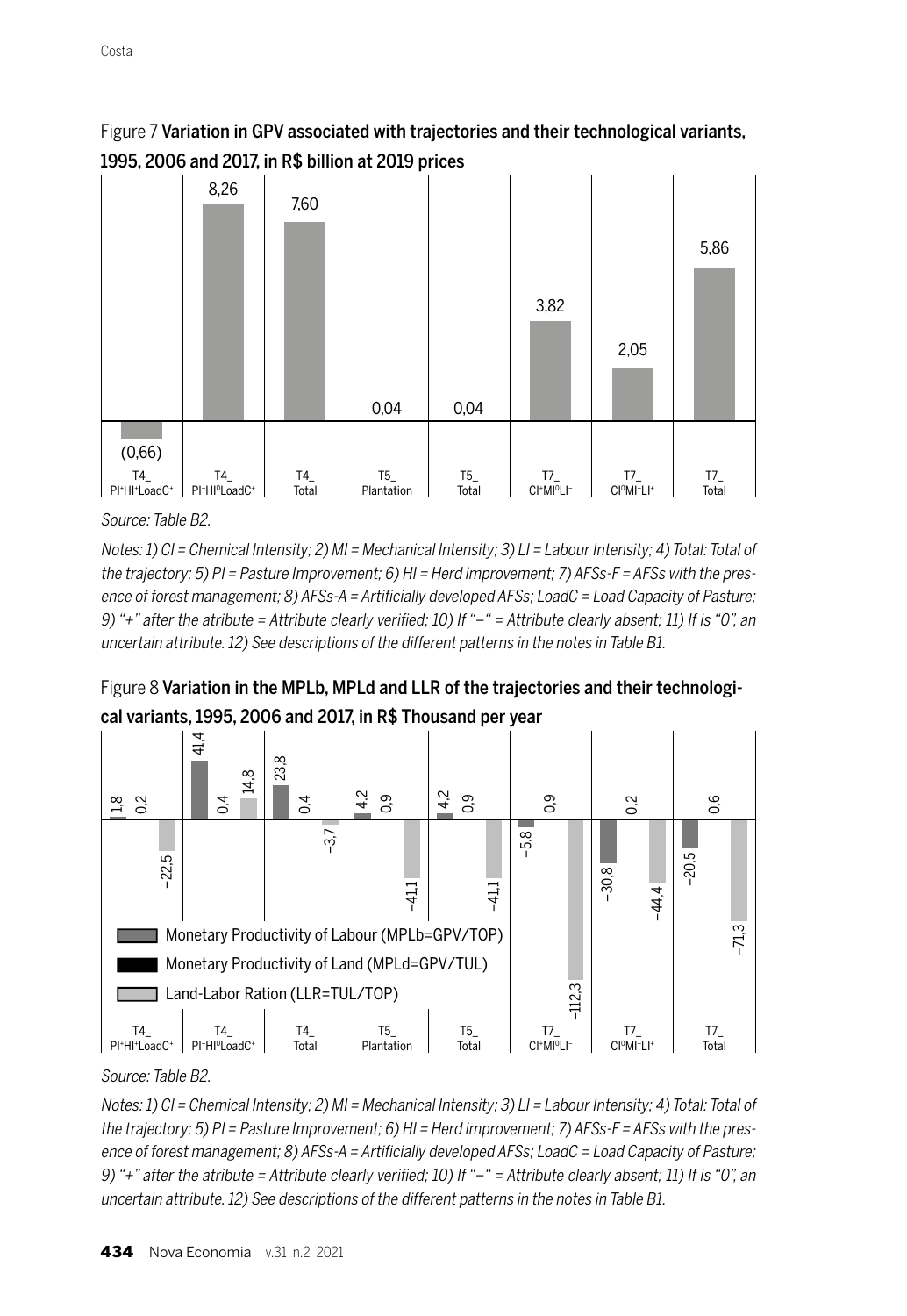## 5 **Conclusion**

The agrarian economy of the Northern Region of Brazil has grown at a high rate of 4.3% p.a. for almost a quarter of a century. During the eleven years that preceded the most recent agricultural census, this growth accelerated, and average rates of 5.9% p.a. were observed. The production modes and technological trajectories that organized the rural areas of the region have provided a distinctive participation in this dynamic.

Taken as a whole, the peasant trajectories grew by 1.6% p.a. over the entire period. Employers, on the other hand, grew at a significantly faster rate, 7.1% p.a. As a result, the composition of the agrarian economy in the Northern Region of Brazil has reversed: the weight of the peasant segment, which in 1995 was 65% and, in 2006, 55% of the GPV, decreased in 2017 to 36% and the employer segment reached 64% in the last year.

The performance of the employers has been due to the speed with which the T4 and T7 trajectories evolved during the last period, at 9.3% and 14.3% p.a., respectively. Considering the technological characteristics of these trajectories, which, despite having reduced their land-labour ratios, still arrived in 2017 with very high values of 75.6 and 73.1 ha/worker (more than three times that of T3, more than eight times that of T2 and more than 11 times that of T1, with regard to the peasant trajectories; three times that of employer T5), this performance, between 2006 and 2017, required the productive incorporation of 4.5 million hectares by T4 and 3.0 million hectares by T7. Hence a total of 7.5 million hectares. These would be the additional deforested areas demanded by these two trajectories during the period – the environmental counterpart of their economic performance.

The T5 employer trajectory, an alternative employer route, with less environmental impact, which had seemed promising between 1995 and 2006, thereafter stagnated, and shifted land resources to other trajectories. The reasons for this reluctance should be further investigated. In this regard, it should be borne in mind that the plantation systems that have been the basis for the trajectory have faced problems in the Amazon. Homogeneous plantations across vast extensions in the region constitute botanical systems of low resilience, which are vulnerable to the countless often unknown pathogens that attack them.

Two peasant trajectories presented systematic growth throughout the period: T2 and T3, at 3.3% and 2.6%, respectively, per year. The remark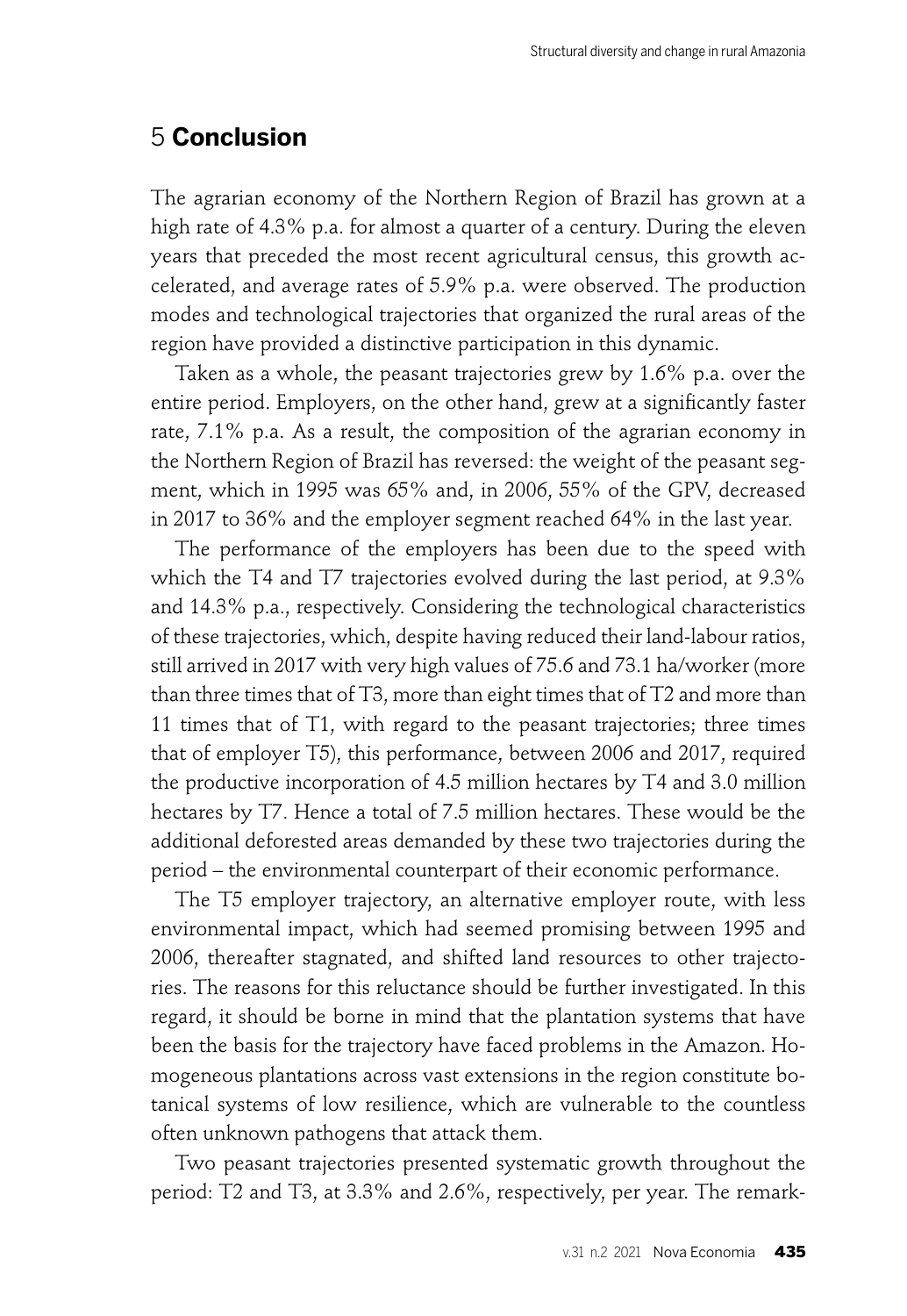able growth of T2 represents the affirmation of one aspect of rural production that, under the aegis of peasant rationality, interacting with ancestral and labouratory knowledge, distanced itself from the mechanical-chemical paradigm that guided the technological variants of the other trajectories. Investing in botanical systems that derive efficiency from diversity, from the synergy of their ecology and the resulting resilience, the AFSs, in their two variants, AFSs-F (silviagriculture) or AFSs-A (agroforestry), have gained economic and physical space. Throughout the period, establishments on other trajectories, mainly from the T1, migrated to it, displacing in its favour a productive collection of over 3 million hectares. An in-depth investigation of the future possibilities of this phenomenon would be advisable.

In turn, T3 has developed with livestock as its main component. This is a small livestock industry, which coexists in much more diverse productive systems than those of T4 – the employer focused on livestock, and therefore presented different productive attributes. The MPLd in 2017 was around 1/3 higher, and the land-labour ratio was approximately 1/3 lower than that of T4. Compared to other peasant trajectories, however, T3 was particularly outstanding because it presented the lowest MPLd and the highest land-labour ratio amongst them. Nevertheless, having started from a level similar to the others in 1995, it managed, in 2017, to reach the highest MPLb amongst the peasants. This was its strength.

Trajectory T1 presented itself as a trajectory in crisis, with the MPLb and MPLd falling in 2017. The basis of the difficulties would seem to be the mechanical-chemical intensification of the technological variant and its limitations in view of the particular ecology of the region. Lastly, mention should also be given to the fact that the influence of the attributes of each trajectory on the characteristics of regional development have changed correspondingly to the respective weights: trajectories T1, T2, T3, T4, T5 and T7, whose weights were 29%, 18%, 18%, 28%, 6% and 0% in 1995, by 2017 represented 9%, 14%, 13%, 35%, 6% and 23%.

#### References

- ARTHUR, W. B. *Increasing Returns and Path Dependence in the Economy*. Michigan: The University of Michigan Press, 1994.
- BACKHAUS, K.; ERICHSON, B.; PLINKE, W.; WEIBER, R. *Multivariate Analysemethoden. Berlin*: Springer, 2000.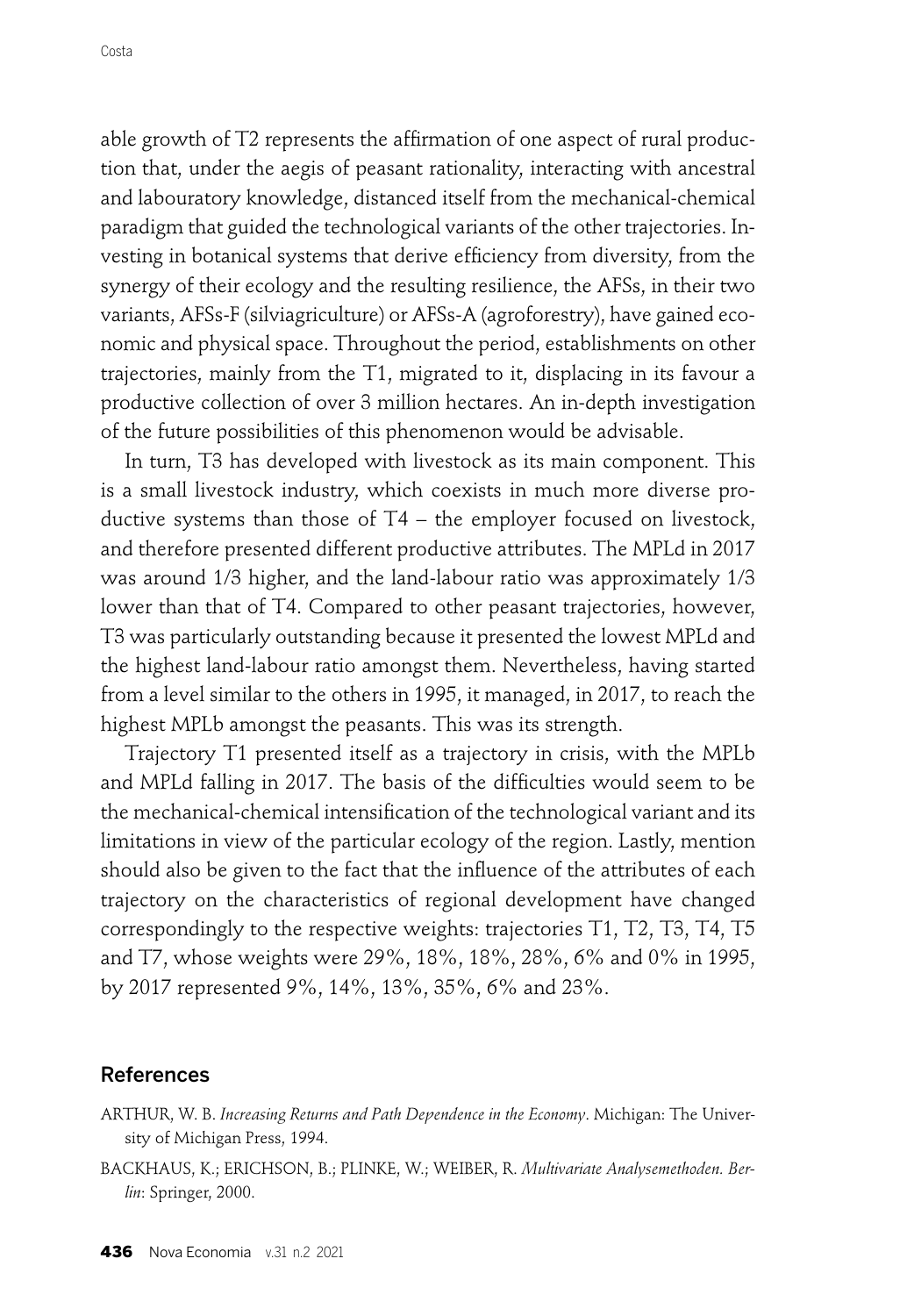- BECKER, B. K. Síntese do processo de ocupação da Amazônia: lições do passado e desafios do presente. In: *Causas e dinâmica do desmatamento na Amazônia*. Brasília: MMA, 1, pp.5- 28, 2001.
- BECKER, B. K. Reflexões sobre a geopolítica e a logística da soja na Amazônia. In: COSTA, W. M.; BECKER, B. K.; ALVES, D. S. A. *Dimensões Humanas da Biosfera-Atmosfera da Amazônia*. São Paulo: Editora da Universidade de São Paulo – Edusp, p. 113-128, 2007.
- CHAYANOV, A. *Die Lehre von der bäuerlichen Wirtschaft*: Versuch einer Theorie der Familienwirtschaft im Landbau. Berlin: Paul Perey, 1923.
- COLLICOT, B. J. The metaphysical transition in farm: from the Newtonian-mechanical to Eltonian-ecological. *Journal of Agricultural Ethics*, v. 3, p. 36-49, 1990.
- COSTA, F. A. Economia camponesa referida ao bioma da Amazônia: atores, territórios e atributos. *Papers do Núcleo de Altos Estudos Amazônicos*, v. 29, n. 2, 2020.
- COSTA, F. A. O Investimento Camponês: Considerações Teóricas. *Revista de Economia Política*, v.15, p.83-100, 1995.
- COSTA, F. A. Questão agrária e macropolíticas na Amazônia. *Estudos Avançados*, v. 53, p. 1-26, 2005.
- COSTA, F. A. Trajetórias tecnológicas como objeto de política de conhecimento para a Amazônia: Uma metodologia de delineamento. *Revista Brasileira de Inovação*, v. 8, p. 287-312, 2009.
- COSTA, F. A. Formação agropecuária na Amazônia: os desafios do desenvolvimento sustentável. *Núcleo de Altos Estudos Amazônicos*, v. 1., p. 299, 2012a.
- COSTA, F. A. Elementos para uma economia política da Amazônia: historicidade, territorialidade, diversidade, sustentabilidade. *Núcleo de Altos Estudos Amazônicos*, v.1, p. 468, 2012b.
- COSTA, F. A. Economia camponesa nas fronteiras do capitalismo: teoria e prática nos EUA e na Amazônia Brasileira. *Núcleo de Altos Estudos Amazônicos*, v. 1, p. 310, 2012c.
- COSTA, F. A. Heterogeneidade Estrutural, Tecnologias Concorrentes, Desenvolvimento Sustentável: uma proposta teórica para o tratamento da dinâmica agrária referida a território, com menção especial à Amazônia. *Boletim Regional, Urbano e Ambiental (IPEA)*, v. 8, p. 11. Brasília, IPEA, 2013.
- COSTA, F. A. Contributions of fallow lands in the Brazilian Amazon to CO2 balance, deforestation and the agrarian economy: Inequalities among competing land use trajectories. Elementa: *Science of the Anthropocene*, v. 4, p. 1-23, 2016.
- COSTA, F. A. *A Brief Economic History of the Amazon (1720-1970)*. Cambridge Scholars Publishing, 2019.
- COSTA, F. A.; CARVALHO, H. M. Campesinato. In: *Dicionário da Educação do Campo*. Rio de Janeiro; São Paulo: Expressão Popular, 2012.
- COSTA, F. A.; FERNANDES, D. A. Dinâmica Agrária, Instituições e Governança Territorial para o Desenvolvimento Sustentável da Amazônia. *Revista de Economia Contemporânea*  (Impresso), v. 20, p. 517-552, 2016.
- COSTA, W. M. Tendências recentes na Amazônia: os Sistemas Produtivos emergentes. In: Dimensões Humanas da Biosfera-Atmosfera da Amazônia. São Paulo: Editora da Univer-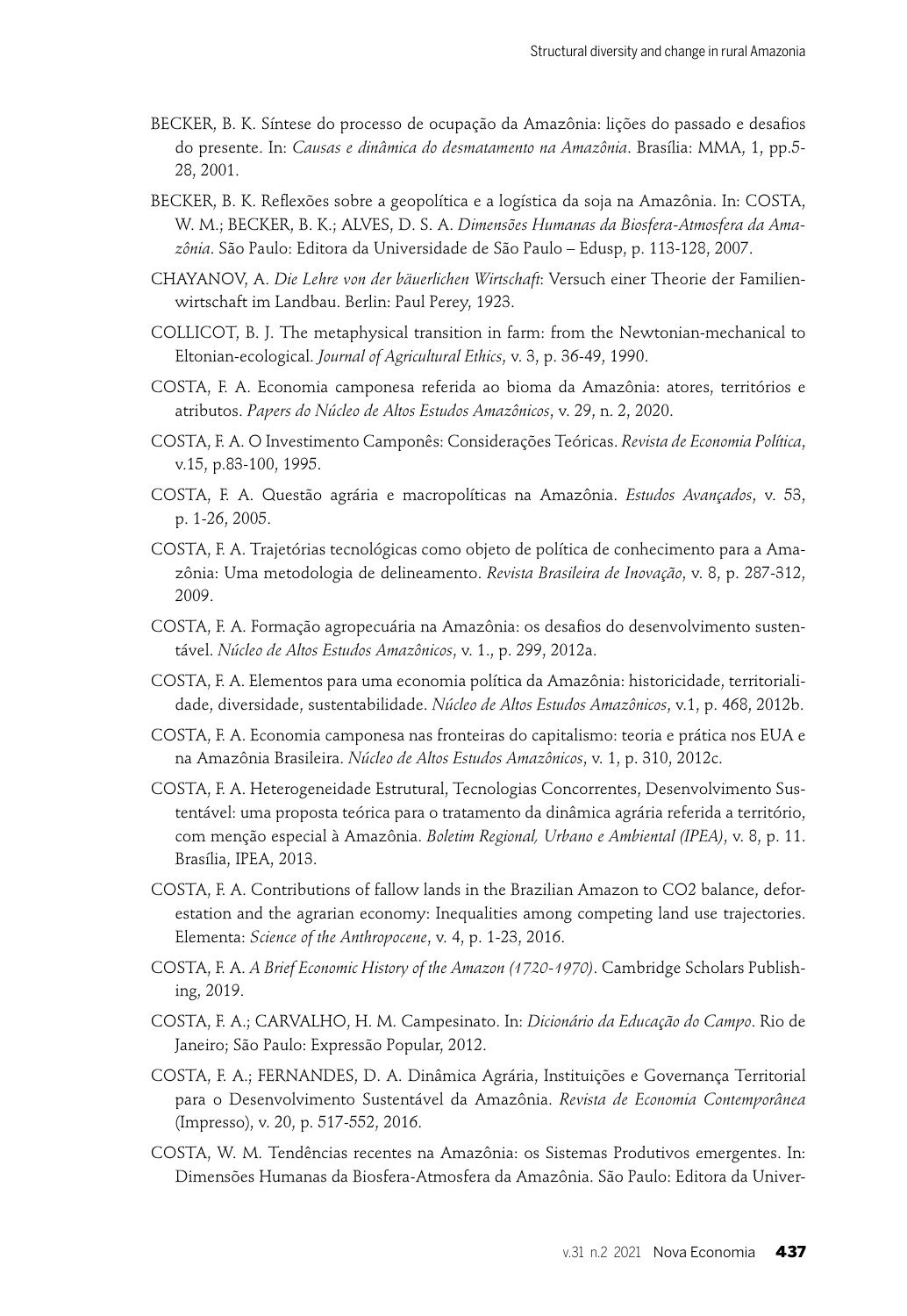sidade de São Paulo – Edusp, 2007.

- CROSSON, P.; EKEY, J. Alternative Agriculture: review and assessment of the literature. *Discussion paper ENR 88-01*, Resources for the Future, 1988.
- DEL GROSSI, M. E. *Algoritmo para delimitação da agricultura familiar no Censo Agropecuário 2017, visando a inclusão de variável no banco de dados do censo, disponível para ampla consulta*. Brasília: FAO, 2019.
- DOSI, G. Technological paradigms and technological trajectories. *Research Policy*, v.11, n.3, 1982.
- DOSI, G. Institutions and Markets in a Dynamic World. *The Manchester School*, V. LVI, n.2, pp. 119-146, 1988.
- DREGSON, A. R. Two philosophies of agriculture: from industrial paradigma to natural pattern. In; *The trumpeter*: voices from the Canadian Ecophilosophy Network, v. 3, p. 17-22, 1985.
- DUNLOP, R. E.; BEUS, C. E. Conventional Versus Alternative Agriculture: The Paradigmatic Roots of the Debate. *Rural Sociology*, v. 55, n.4, p.590-616, 1990
- HAYAMI, Y.; RUTTAN, V. W. *Agricultural Development*: An International Perspective. Baltimore and London: Johns Hopkins University Press, 1980.
- GOODMAN, D.; SORJ, B.; WILKINSON, J. *From Farming to Biotechnology* a Theory of Agro-Industrial Development. London: Basil Blackwll, 1987.
- HAIR Jr.; J. F.; ANDERSON, R. E.; TATHAN, R. L.; BLACK, W. C. *Multivariate Data Analysis*. New Jersy: Prentice Hall, 1998.
- HECHT, S. Environment, development and politics: capital accumulations and the livestock sector in Eastern Amazonia. *World Development*, v. 13, p. 663-684, 1985.
- HECHT, S. The new rurality: Globalization, peasants and the paradoxes of landscapes. *Land Use Policy*, v. 27, p. 161–169, 2010.
- IBGE, Agricutural Censuses 1995, 2006 and 2017. Plataforma SIDRA.
- IPCC. *Climate Change and Land*: A Special Report on Climate Change, Desertification, Land Degradation, Sustainable Land Management, Food Security, and Greenhouse gas fluxes in Terrestrial Ecosystems. 2019. Available at: https://www.ipcc.ch/site/assets/ uploads/2019/08/Edited-SPM\_Approved\_Microsite\_ FINAL.pdf.
- KEYNES, J. M. *Teoria Geral do Emprego do Juro e do Dinheiro*. Rio de Janeiro, Fundo de Cultura, 1970.
- MARTINS, J. S. *Expropriação e Violência* (a questão política no campo). São Paulo, HUCITEC, 1980.

NUGENTS, S. Amazonian Caboclo Society. Oxford, Berg, 1993.

SAHLINS, M. *The Stone Age Economy*. Chicago: Aldine Atherton Inc, 1972.

- SCHMINK, M. Land conflicts in Amazonia. *American Ethnologist*, v. 9, n. 2, p. 341-357, 1982.
- VELHO, O. G. *Capitalismo Autoritário e Campesinato*. São Paulo-Rio de Janeiro: Difel, 1976.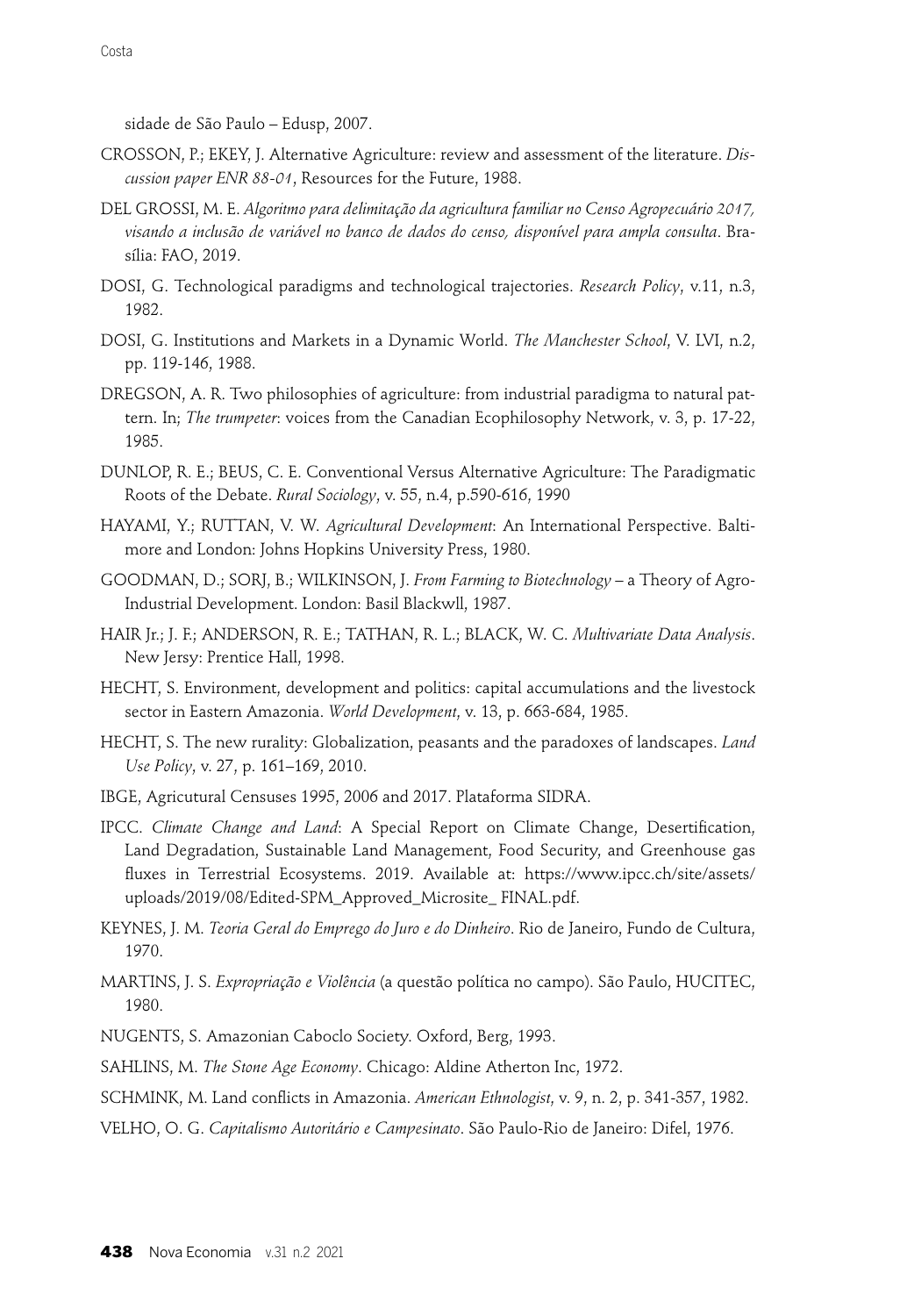#### About the author

*Francisco de Assis Costa – francisco\_de\_assis\_costa@yahoo.com.br* Núcleo de Altos Estudos Amazônicos e Programa de Pós-Graduação em Economia, Universidade Federal do Pará, Belém, PA, Brazil. ORCID: https://orcid.org/0000-0002-8189-7272.

The author thanks CNPq by the support represented by the *Bolsa de Produtividade de Pesquisa 312651/2017* and to the colleages at the GP-DadesA-NAEA for their daily criticsm.

#### About the article

Submission received on July 27, 2020. Approved for publication on January 17, 2021.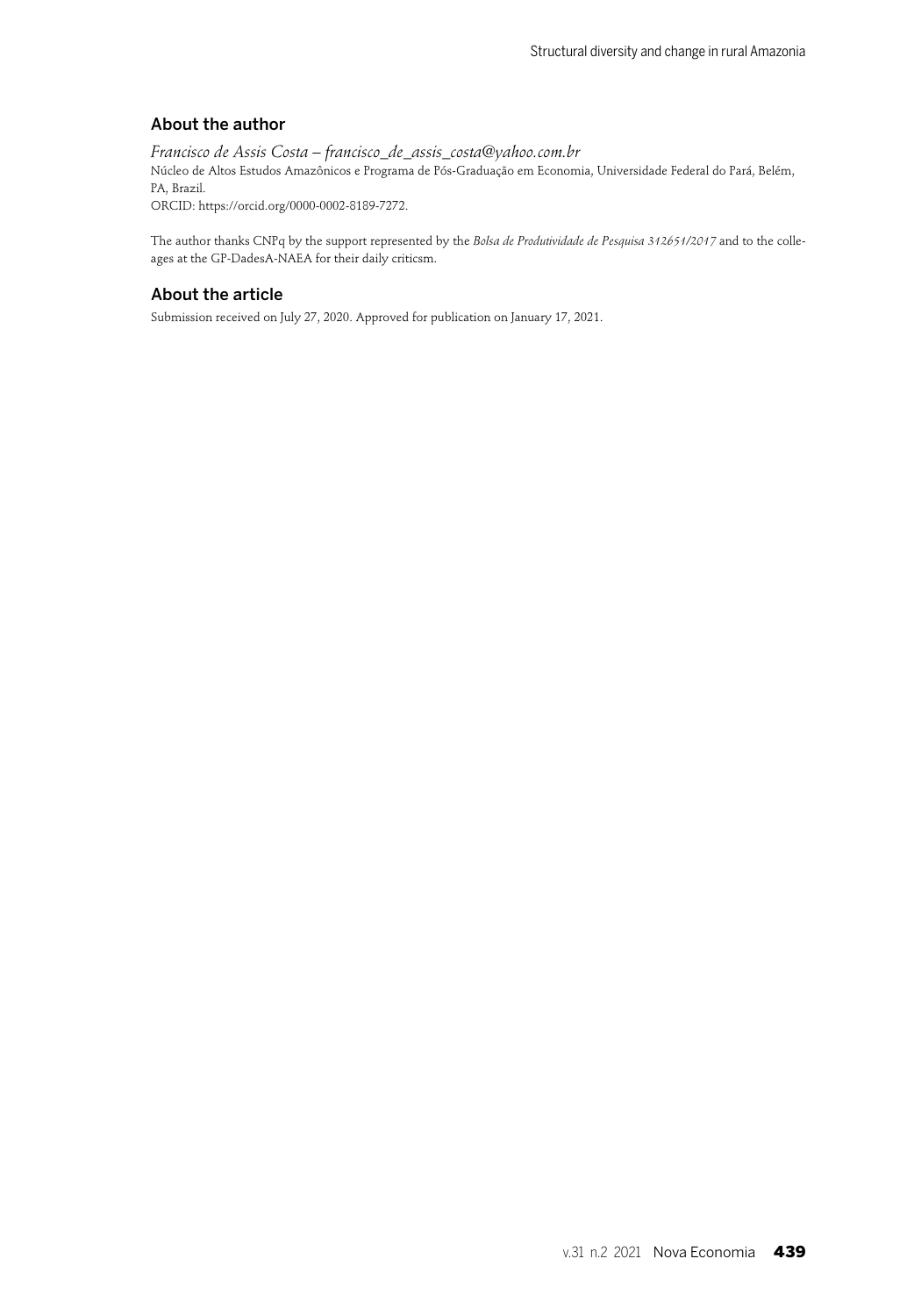# **APPENDIX A**

## A1 **Outline of techno-productive trajectories**

#### A1.1 Block A of procedures: Qualification of product groups per se

- a) Qualification of product groups regarding social relevance: Separately, for the set of data of employers and peasants, the regression  $Y_G = \sum_{k=1}^7 \beta_k^{Y_G} * Y_{Gk}$  is calculated, where  $Y_G$  is the total *GPV* and  $Y_{Bk}$  is the GPV of the product group ( $k = 1 ... 7$ , according to the first column in Table A1). The  $\beta$  coefficients describe the way in which each  $k$  and, consequently, the production subsystem underlying it, participate in the variation of the total production  $Y_G$  of a production mode, constituting indications of its macro relevance. In this, as in the following solutions, the  $\beta$  are the Standardized Regression Coefficients of the linear regression expressed in z-scores, which are in the number of standard deviations around the mean (Bühl and Zöfel, 1996: 197-98; Backhaus *et al*., 2000: 18-19; Hair *et al*., 1998:147). A product group was considered socially relevant when  $\beta_k^{Y_G} > 0,1$ . If this occurs, the product group receives the "true" rating for attribute 1: T1 – otherwise, it is "false" for attribute 1: F1.
- *b*) Qualification of *k* regarding private profitability: for each mode of production  $Y_N = \sum_{k=1}^7 \beta_k^{Y_N} * Y_{Gk}$ , where  $Y_N$  is Net Income ( $NY = GPV$ – Total Production Costs) and  $Y_{Bk}$  the *GPV* of *k*. The values of the independent variables are the same as in the previous function, while the dependent variable corresponds to *NY*, *i.e*., to the private remuneration of the establishments considered. Thus, it is a performance function, the regression of which describes how the considered *k* group acts on the remuneration of the stablishments: the same independent variable  $Y_{Gk}$ , which in the regression of the previous function influences  $\pmb{\beta}_k^{Y_G}$  in the variation of  $GPV$ , through the current regression influences  $\beta_k^{Y_N}$  in the variation of *NY* of establishments. Groups  $k$  whose *GPV* positively influence *NY* (the variation in their production directly influences total profitability) were considered consistent with private bute 2: T2 – otherwise, F2. purposes if  $\frac{\beta_k^{I_N}}{2} > 0$ . If so, *k* receives the "true" qualification for attriβ *k Y k Y N*  $\frac{1}{\sqrt{G}} > 0$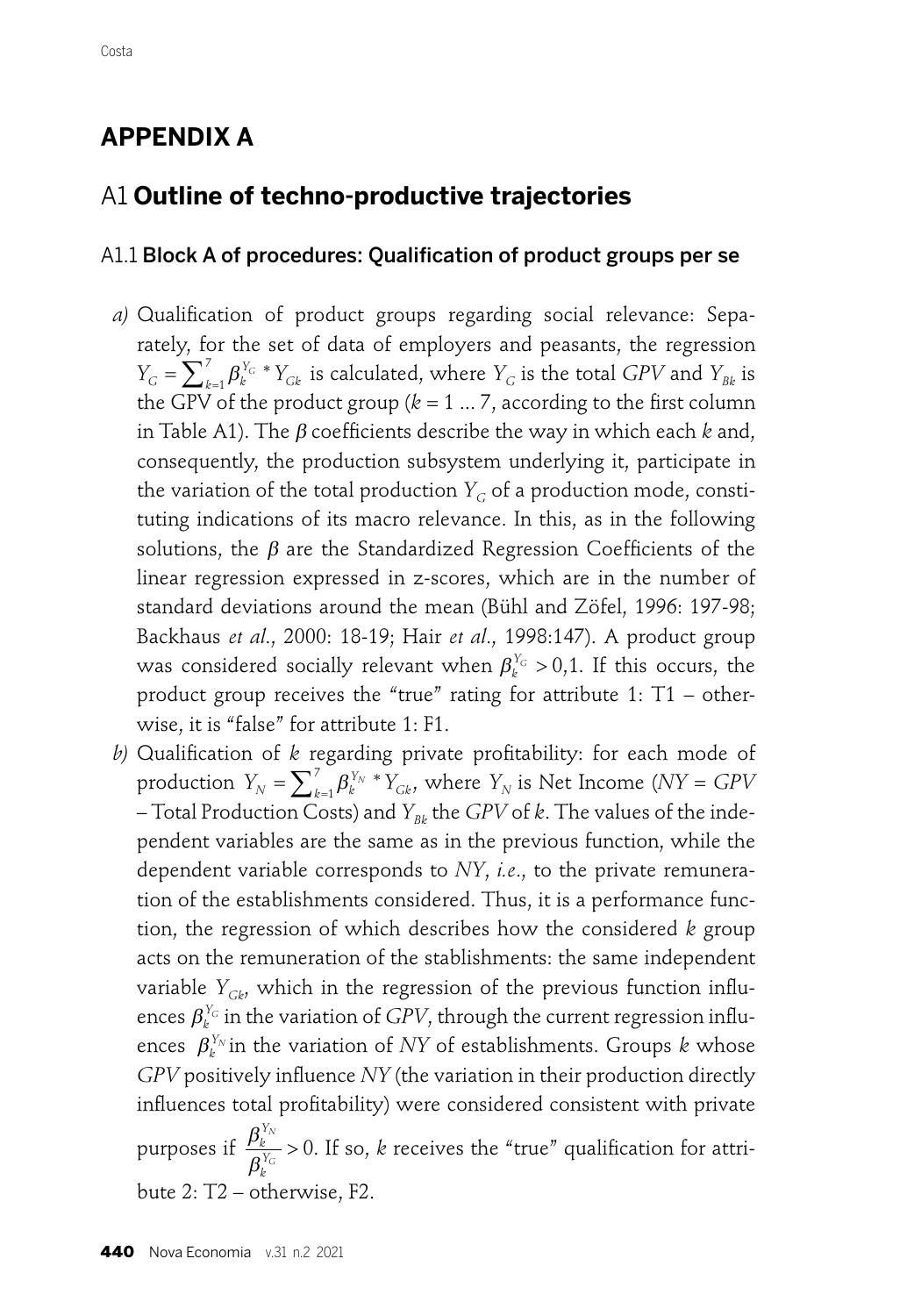- *c*) Qualification of *k* regarding investment: for each mode of production  $I_F = \beta_{C_k}^{I} {^*C_k} + \sum_{k=1}^{n} \beta_k^{I} {^*Y_{C_k}}$ , where  $I_F$  is the total investment declared in the census,  $Y_{\text{GB}}$  the *GPV* of *k*, and  $C_k$  the volume of credit. The group was considered a source of investments when  $\beta_1^1 > 0$ . If this occurs, *k* receives the "true" rating for attribute 3: T3 – otherwise F3.  $= \beta_{C_k}^l * C_k + \sum_{k=1}^n \beta_k^l * Y_{C_k}$
- *d*) If a product group is qualified  $T1$ ;  $T2$ ;  $T3$  it receives the general qualification class G1, indicating that it may have, during the period represented in this agricultural census, a key position in a technological trajectory, influencing its expansion in a consistent manner and with endogenous expansion capacity; if qualified,  $T1; T2; F3$  receive the general class G2 indicating that it may have a main position and influence the expansion of a trajectory in a consistent manner, but without endogenous capacity for expansion; if T1; F2; F3, then it will be called G3, indicating that it may have a key position, however inconsistent and decadent; if F1;F2;F3, it is designated G4, and may be a decadent or experimental group; if F1; T2; T3, then it is G5, indicating the possibility of being an embryo of an emerging trajectory; if F1; F2;T3 then it is G6, being a subordinate group, with the role of partial financier of a trajectory; if  $T1$ ;  $F2$ ;  $T3$ , then it will be  $G7$ , indicating that it may be the main group in a trajectory, but with contested profitability and subordinated role as financier; finally, if  $F1;T2;F3$ , then it is G8, indicating an emerging group with no endogenous development capacity.
- *e)* The regressions were found for the years 2006 and 2017 and, based on their parameters, each product group was qualified. The results are in Block A of Tables A1 and A2.

## A1.2 Block B of procedures: interaction patterns between product groups and definition of trajectories.

*a)* Factor analyses were carried out for the years 2006 and 2017, the variables of which were the GPV of the 7 product groups involved in the previous analysis. There were two sets with information at a municipal level, one with data from peasant establishments and another from separate employer establishments according to IBGE criteria (Delgrossi, 2019). The process was conditioned to obtain six factors, in order to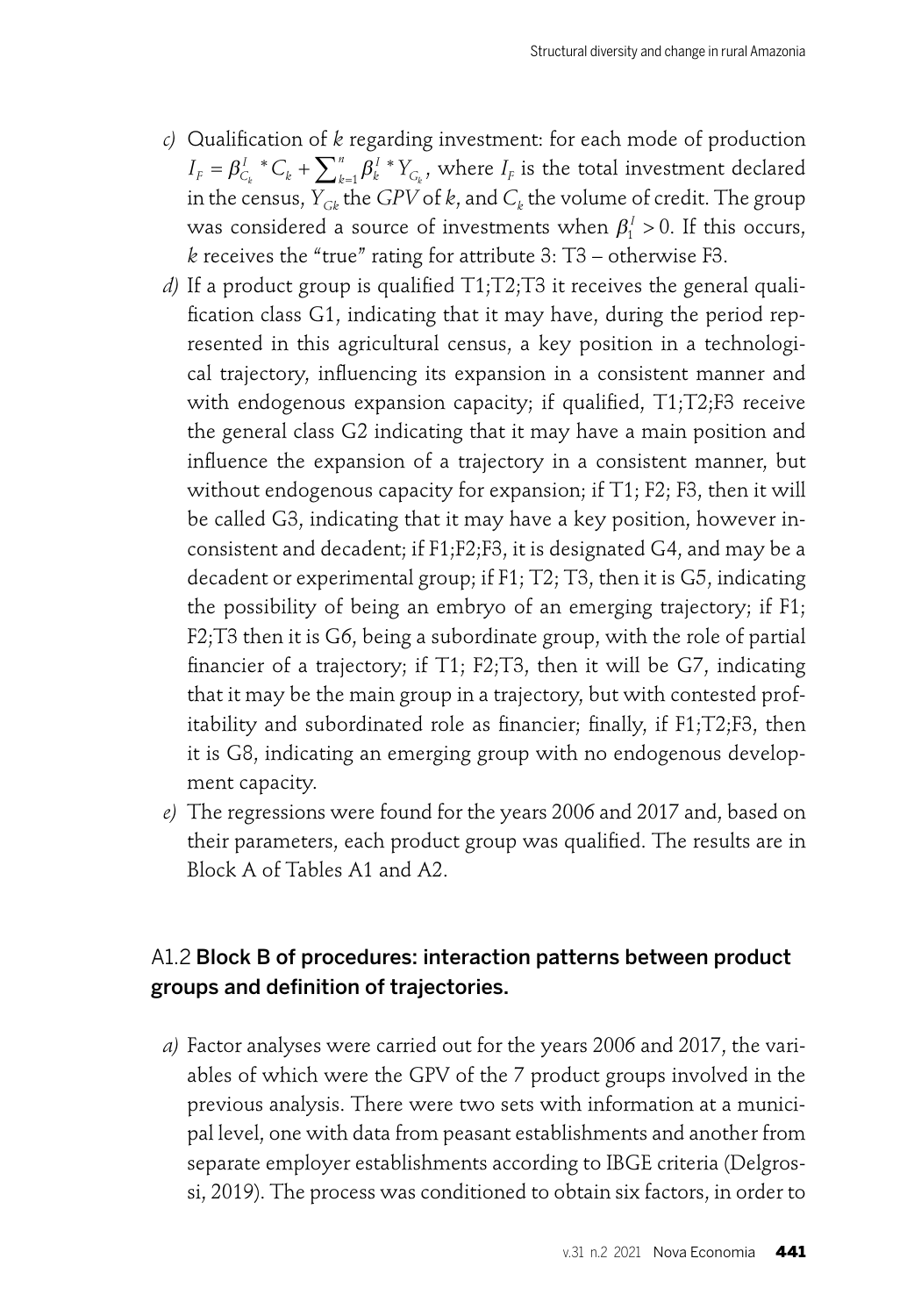have the maximum representations of the data variance patterns. The results compose Block B of Tables A1 and A2.

- *b)* Amongst the employer establishments, in 2006, the standard expressed in F1 (factor 1) was made up with F6 in a trajectory E.T4 (Employer.T4), dominated by cattle ranching, for which the main product was in the beef segment (meat), class G7 because of its low profitability. The pattern expressed in F2 is composed alongside that of F3 and F5 in Employer.T5 trajectory, led by permanent cultures, with a G2 attribute. Finally, F4 expressed a trajectory led by temporary cultures, class G1, designated Employer.T7. In 2017, similar patterns appeared: Employer.T4 results from the composition of F1 and F3; at T5 from F2 and F4 and at Employer.T7 from F5 and F6.
- *c)* Amongst the peasant establishments, in 2006, the patterns presented by factors F1 and F4 suggested, in terms of composition, a peasant trajectory led by beef cattle (class G1) and dairy cattle (class G5) called Peasant.T3. F2, F3 and F6 suggested a trajectory led by non-timber extraction (class G1) and permanent crops (class G1), called Peasant.T2; F5 suggested a trajectory led by temporary cultures (G1) called Peasant.T1. In 2017, similar patterns were presented, F1 alone representing the trajectory Peasant.T3, led by beef cattle (G1) and dairy cattle (now G2), F2, F4 and F6 composed Peasant.T2, led by permanent (G1) and non-timber extraction (G2) and F3 and F5 in Peasant.T1, led by temporary crops (G2).
- *d)* The factor loadings of each of these factors have been taken as variables of the databases used. So that, for each case, the factor with the highest loading indicates the trajectory to which the case (the annotated establishments) belongs. If in a line of information from the database of peasant establishments in 2017, the largest loading amongst all factors was that of F5, then that will be the case of trajectory Peasant.T1; if, in 2006, F2, then it will be in the Peasant.T2 trajectory.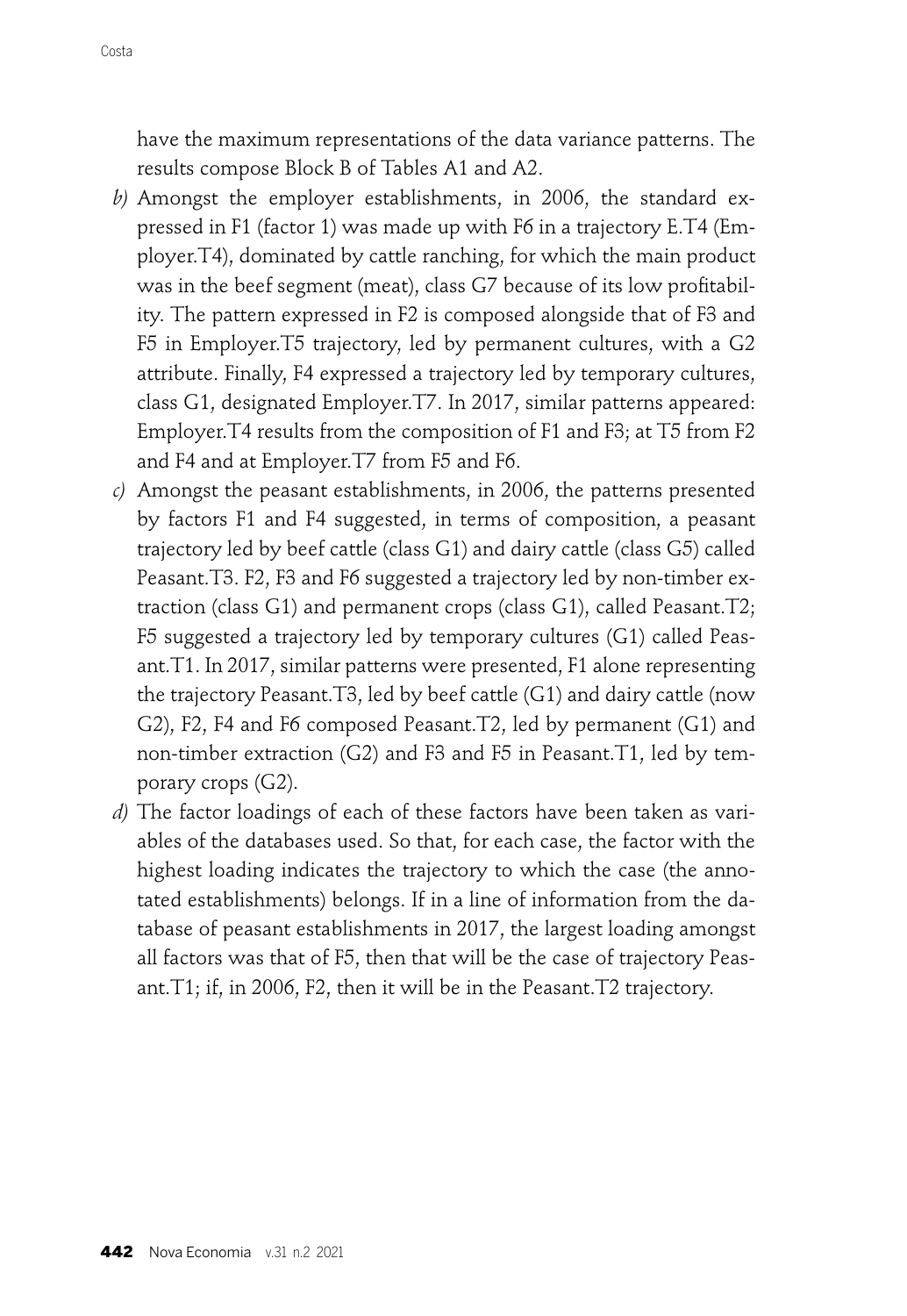| Product groups                              |       |                                   |          |                          |                     |                              | <b>Block A</b> |                |                 |                  |                       |                              | <b>Block B</b>         |
|---------------------------------------------|-------|-----------------------------------|----------|--------------------------|---------------------|------------------------------|----------------|----------------|-----------------|------------------|-----------------------|------------------------------|------------------------|
| E                                           |       | Regression coefficients $\beta^1$ |          |                          |                     | Attributes of k <sup>1</sup> | Class          |                |                 |                  |                       |                              | <b>Factor loadings</b> |
|                                             | ۳     | بر<br>حو                          |          | <b>Macro</b>             | <b>Private</b>      | Invest-                      | ٥ť             | Д              | 52              | ဥ                | ᅜ                     | 巴                            | ٩                      |
|                                             |       |                                   |          | ò<br>social              | payoff <sup>1</sup> | ment<br>source               | prod-<br>ë     | (ET4)<br>(PT3) | (E.T5)<br>(PT2) | (E.T5)<br>(P.T2) | <b>(ETT)</b><br>(PTT) | (ET5)<br>(PT1)               | (E.T4)<br>(P.T2)       |
|                                             |       |                                   |          | 핟<br>evance <sup>1</sup> |                     |                              | <b>Sunou</b> s |                |                 |                  |                       |                              |                        |
| <b>lode</b><br><b>Employer Production M</b> |       |                                   |          |                          |                     |                              |                |                |                 |                  |                       |                              |                        |
| <b>L.</b> Dairy cattle                      | 0.024 | 0.064                             | 0.018    | ட                        |                     |                              | G5             | 0.886          | $-0.092$        | $-0.043$         | 0.012                 | 0.008                        | 0.026                  |
| 2. Beef cattle                              | 0.468 | $-0.106$                          | 0.366    |                          | Щ                   |                              | G              | 0.868          | $-0.174$        | $-0.099$         | 0.055                 | $-0.018$                     | $-0.042$               |
| 3. Small animals                            | 0.208 | 0.107                             | 0.029    |                          |                     |                              | යි             | 0.136          | 0.256           | 0.738            | $-0.018$              | 0.606                        | 0.056                  |
| 4. Perennial crops                          | 0.159 | 0.035                             | $-0.022$ |                          |                     | щ                            | G2             | 0.134          | 0.391           | 0.662            | $-0.022$              | $-0.623$                     | $-0.047$               |
| icultura<br>5. Annual cropps ehort          | 0.817 | 0.535                             | 0.133    |                          |                     |                              | ය              | $-0.059$       | $-0.026$        | 0.055            | 0.996                 | $-0.007$                     | 0.021                  |
| 6. Timber ext.                              | 0.019 | 0.023                             | 0.136    | Щ                        |                     |                              | G5             | 0.108          | 0.734           | $-0.328$         | 0.017                 | 0.002                        | 0.583                  |
| 7. Non-timber ext.                          | 0.015 | 0.011                             | $-0.023$ |                          |                     | Щ                            | 8S             | 0.086          | 0.741           | $-0.305$         | 0.050                 | 0.113                        | $-0.578$               |
| 8. Investment loan                          |       |                                   | 0.051    |                          |                     |                              |                |                |                 |                  |                       |                              |                        |
| ř                                           | 1.000 | 0.308                             | 0.189    |                          |                     | % of total variance 94.2%:   |                | 22.83          | 19.22           | 17.12            | 14.27                 | 10.98                        | 9.76                   |
|                                             |       |                                   |          |                          |                     |                              |                |                |                 |                  |                       | (continues on the next page) |                        |

Table A1 Regression Coefficients  $\beta$  of the associated attributes of product groups, factorial loads of product group combinations for peasant Table A1 Regression Coefficients β of the associated attributes of product groups, factorial loads of product group combinations for peasant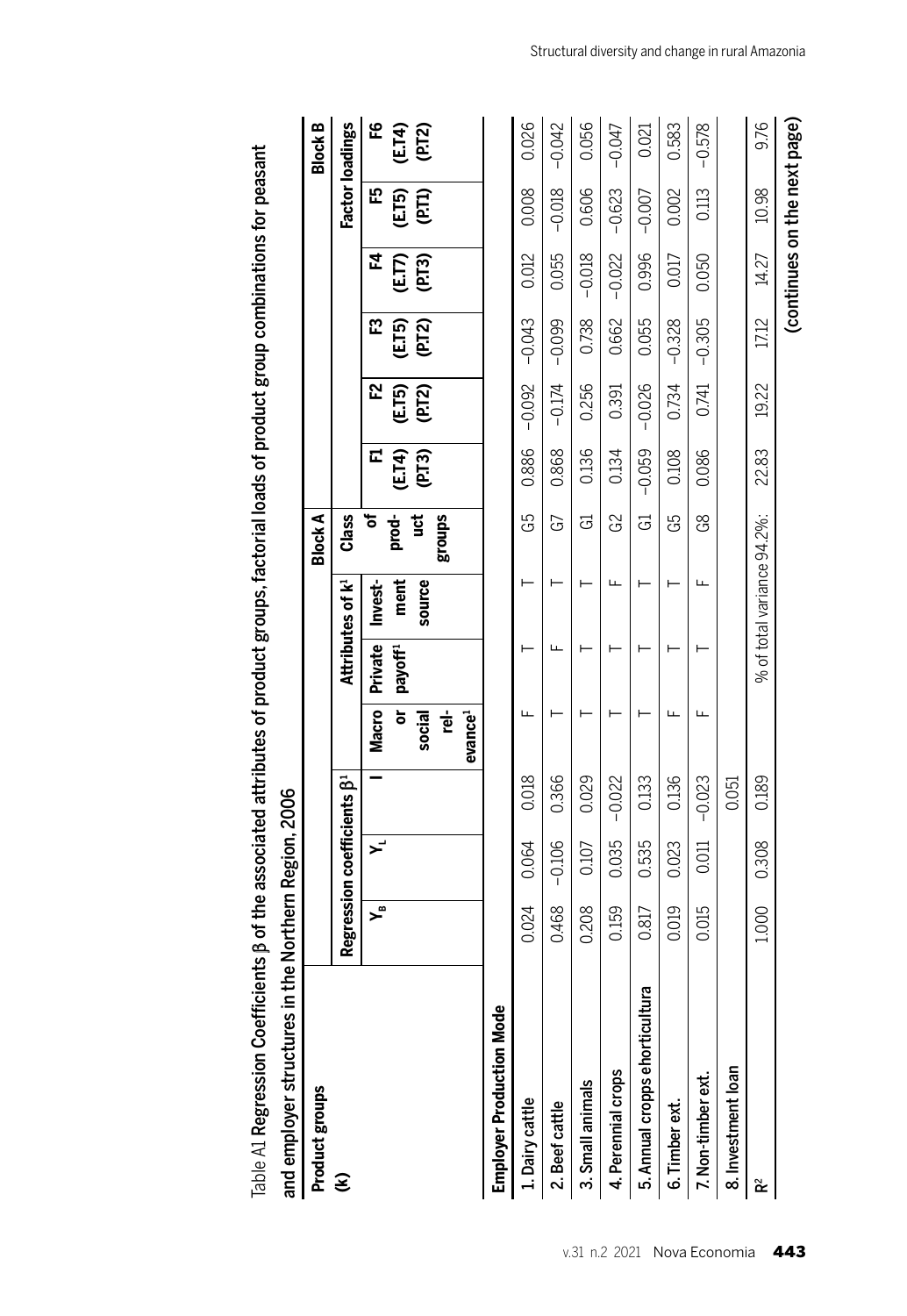| Table A1 (continuation)                    |       |                                              |          |                     |                     |                              |                |                |                |                  |                 |                 |                  |
|--------------------------------------------|-------|----------------------------------------------|----------|---------------------|---------------------|------------------------------|----------------|----------------|----------------|------------------|-----------------|-----------------|------------------|
| Product groups                             |       |                                              |          |                     |                     |                              | <b>Block A</b> |                |                |                  |                 |                 | <b>Block B</b>   |
| E                                          |       | Regression coefficients $\beta$ <sup>1</sup> |          |                     |                     | Attributes of k <sup>1</sup> | Class          |                |                |                  |                 | Factor loadings |                  |
|                                            | ∍ے    | بر<br>پ                                      |          | <b>Macro</b>        | Private Invest-     |                              | Ⴆ              | Щ              | 52             | œ                | 조               | 巴               | ٩                |
|                                            |       |                                              |          | ŏ                   | payoff <sup>1</sup> | ment                         | prod-          |                |                |                  |                 |                 |                  |
|                                            |       |                                              |          | social              |                     | source                       | ë              | ETA)<br>(P.T3) | (ETS)<br>(PT2) | (E.T5)<br>(P.T2) | (E.T)<br>(P.T3) | (ET5)<br>(PT1)  | (E.T4)<br>(P.T2) |
|                                            |       |                                              |          | ģ                   |                     |                              | <b>Sunou</b> s |                |                |                  |                 |                 |                  |
|                                            |       |                                              |          | evance <sup>1</sup> |                     |                              |                |                |                |                  |                 |                 |                  |
| <b>Aode</b><br><b>Peasant Production N</b> |       |                                              |          |                     |                     |                              |                |                |                |                  |                 |                 |                  |
| 1. Dairy cattle                            | 0.043 | 0.020                                        | 0.138    |                     |                     |                              | G5             | 0.813          | $-0.397$       | 0.133            | 0.273           | 0.027           | 0.089            |
| 2. Beef cattle                             | 0.129 | 0.069                                        | 0.561    |                     |                     |                              | යි             | 0.856          | $-0.366$       | 0.083            | 0.173           | 0.042           | 0.059            |
| 3. Small animals                           | 0.051 | 0.022                                        | 0.055    |                     |                     |                              | G5             | 0.646          | 0.079          | $-0.008$         | $-0.755$        | 0.066           | $-0.033$         |
| 4. Perennial crops                         | 0.180 | 0.168                                        | 0.034    |                     |                     |                              | ය              | 0.477          | 0.572          | $-0.274$         | 0.149           | $-0.439$        | $-0.395$         |
| 5. Annual cropps ehorticultura             | 0.843 | 0.869                                        | $-0.001$ |                     |                     | щ                            | G2             | 0.232          | 0.480          | $-0.689$         | 0.130           | 0.451           | 0.145            |
| 6. Timber ext.                             | 0.075 | 0.075                                        | $-0.017$ |                     |                     | щ                            | 8S             | 0.115          | 0.601          | 0.602            | 0.113           | 0.424           | $-0.266$         |
| 7. Non-timber ext.                         | 0.101 | 0.104                                        | 0.010    |                     |                     |                              | යි             | 0.172          | 0.765          | 0.274            | 0.021           | $-0.261$        | 0.492            |
| 8. Investment loan                         |       |                                              | 0.259    |                     |                     |                              |                |                |                |                  |                 |                 |                  |
| ř                                          | 1.000 | 0.980                                        | 0.799    |                     |                     | % of total variance 97.5%:   |                | 30.5           | 25.7           | $\overline{44}$  | 10.4            | 93              | 7.2              |
| Source: IBGE, Agricultural Census 2006.    |       |                                              |          |                     |                     |                              |                |                |                |                  |                 |                 |                  |

| s      |
|--------|
| nnc    |
| ֓֕֜֡   |
|        |
|        |
|        |
|        |
| s<br>s |
|        |
|        |
| j      |
|        |
|        |
|        |
| i      |
|        |
|        |
| í      |
|        |
|        |
|        |
|        |
| č      |
|        |
|        |
|        |
|        |
|        |
|        |
|        |
|        |
|        |
|        |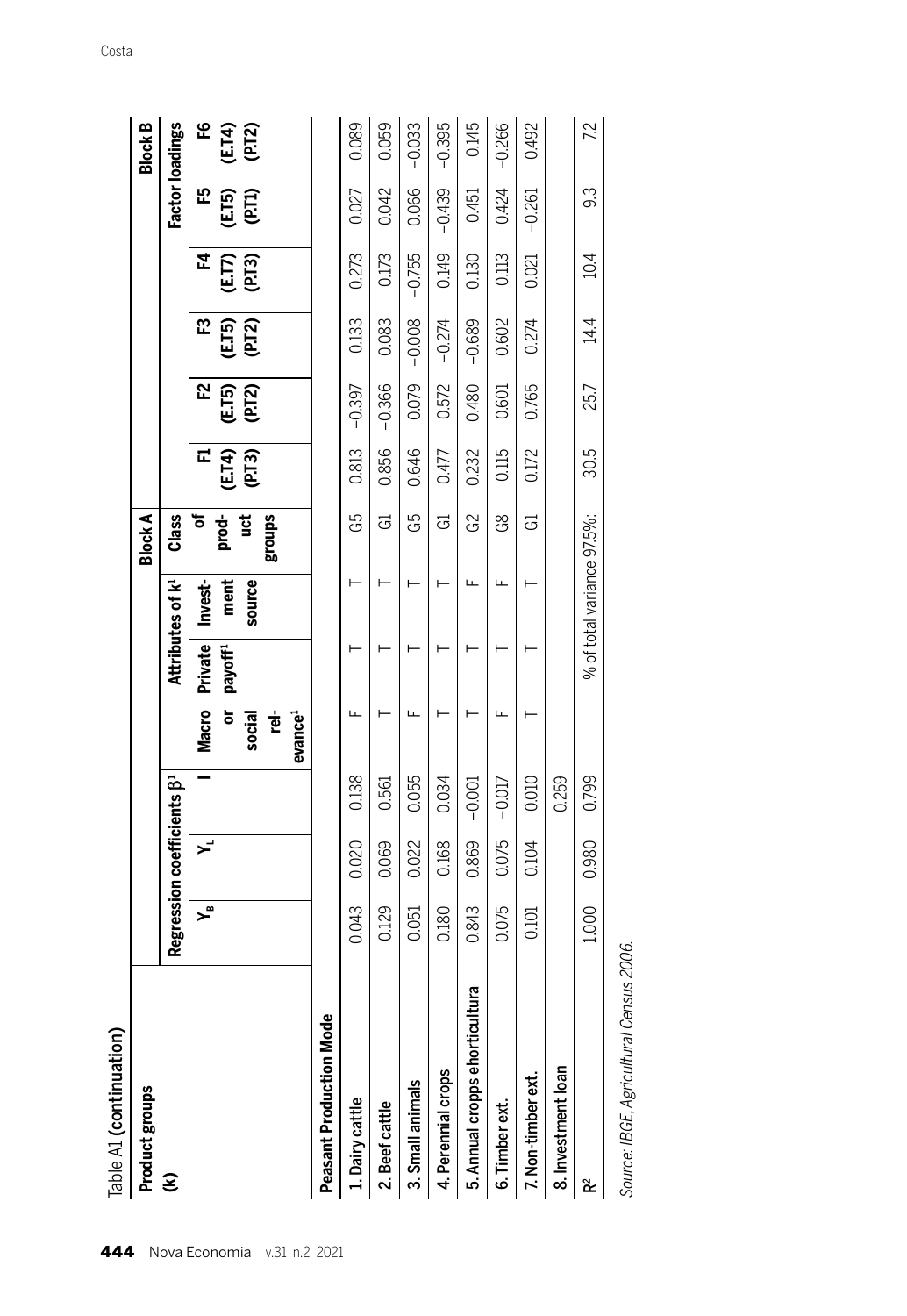| Product groups                              |       |                                 |          |                          |                       |                            | <b>Block A</b> |                |                |                 |                |                                         | <b>Block B</b>         |
|---------------------------------------------|-------|---------------------------------|----------|--------------------------|-----------------------|----------------------------|----------------|----------------|----------------|-----------------|----------------|-----------------------------------------|------------------------|
| E                                           |       | Regression coefficients $\beta$ |          |                          | Attributes of product |                            | Prod-          |                |                |                 |                |                                         | <b>Factor loadings</b> |
|                                             |       |                                 |          |                          |                       | groups <sup>1</sup>        | ğ              |                |                |                 |                | (first five factors or main components) |                        |
|                                             | ≃ِ    | ≍                               |          | $\overline{\text{S}}$ o- |                       | Private Invest-            | class          | 덦              | 5Z             | ဣ               | 고              | 먼                                       | ٩                      |
|                                             |       |                                 |          | cially                   | $posi-$               | ment                       | ត              |                |                |                 |                |                                         |                        |
|                                             |       |                                 |          | 핟                        | tive                  | source                     | dno.8          | (ET4)<br>(PT3) | (ET5)<br>(PT2) | (E.T4)<br>(PT1) | (ETS)<br>(PT2) | (ET)<br>(PTI)                           | (E.T?)<br>(P.T2)       |
|                                             |       |                                 |          | evant <sup>1</sup>       | payoff <sup>1</sup>   |                            |                |                |                |                 |                |                                         |                        |
| <b>lode</b><br><b>Employer Production M</b> |       |                                 |          |                          |                       |                            |                |                |                |                 |                |                                         |                        |
| 1. Dairy cattle                             | 0.019 | $-0.061$                        | 0.389    | щ                        | щ                     |                            | 99             | 0.829          | 0.087          | 0.041           | 0.074          | $-0.118$                                | $-0.322$               |
| 2. Beef cattle                              | 0.560 | 0.413                           | 0.437    |                          |                       |                            | ය              | 0.878          | $-0.044$       | 0.082           | 0.071          | $-0.032$                                | $-0.083$               |
| 3. Small animals                            | 0.365 | 0.343                           | 0.023    |                          |                       |                            | ය              | 0.090          | 0.466          | $-0.668$        | $-0.123$       | 0.537                                   | $-0.156$               |
| 4. Perennial crops                          | 0.125 | $-0.347$                        | 0.055    |                          |                       |                            | යි             | 0.076          | 0.760          | 0.025           | 0.156          | $-0.421$                                | 0.464                  |
| cultura<br>5. Annual cropps ehorti          | 0.595 | 0.351                           | $-0.017$ |                          |                       | щ                          | G2             | 0.412          | $-0.280$       | $-0.015$        | $-0.084$       | 0.398                                   | 0.755                  |
| 6. Timber ext.                              | 0.006 | 0.015                           | 0.014    | щ                        |                       |                            | G5             | $-0.052$       | 0.389          | 0.742           | $-0.163$       | 0.505                                   | $-0.114$               |
| 7. Non-timber ext.                          | 0.049 | 0.054                           | $-0.007$ | ш                        |                       | щ                          | 89             | $-0.103$       | $-0.025$       | 0.026           | 0.956          | 0.270                                   | $-0.018$               |
| 8. Investment loan                          |       |                                 | 0.152    |                          |                       |                            |                |                |                |                 |                |                                         |                        |
| ř                                           | 1.000 | 0.567                           | 0.813    |                          |                       | % of total variance 94.2%: |                | 23.7%          | 14.8%          | 14.4%           | 14.3%          | 13.8%                                   | 13.3%                  |
|                                             |       |                                 |          |                          |                       |                            |                |                |                |                 |                | (continues on the next page)            |                        |

Table A2 Regression Coefficients  $\beta$  of the associated attributes of product groups, factorial loads of product group combinations for peasant  $Table A2$  Regression Coefficients β of the associated attributes of product groups, factorial loads of product group combinations for peasant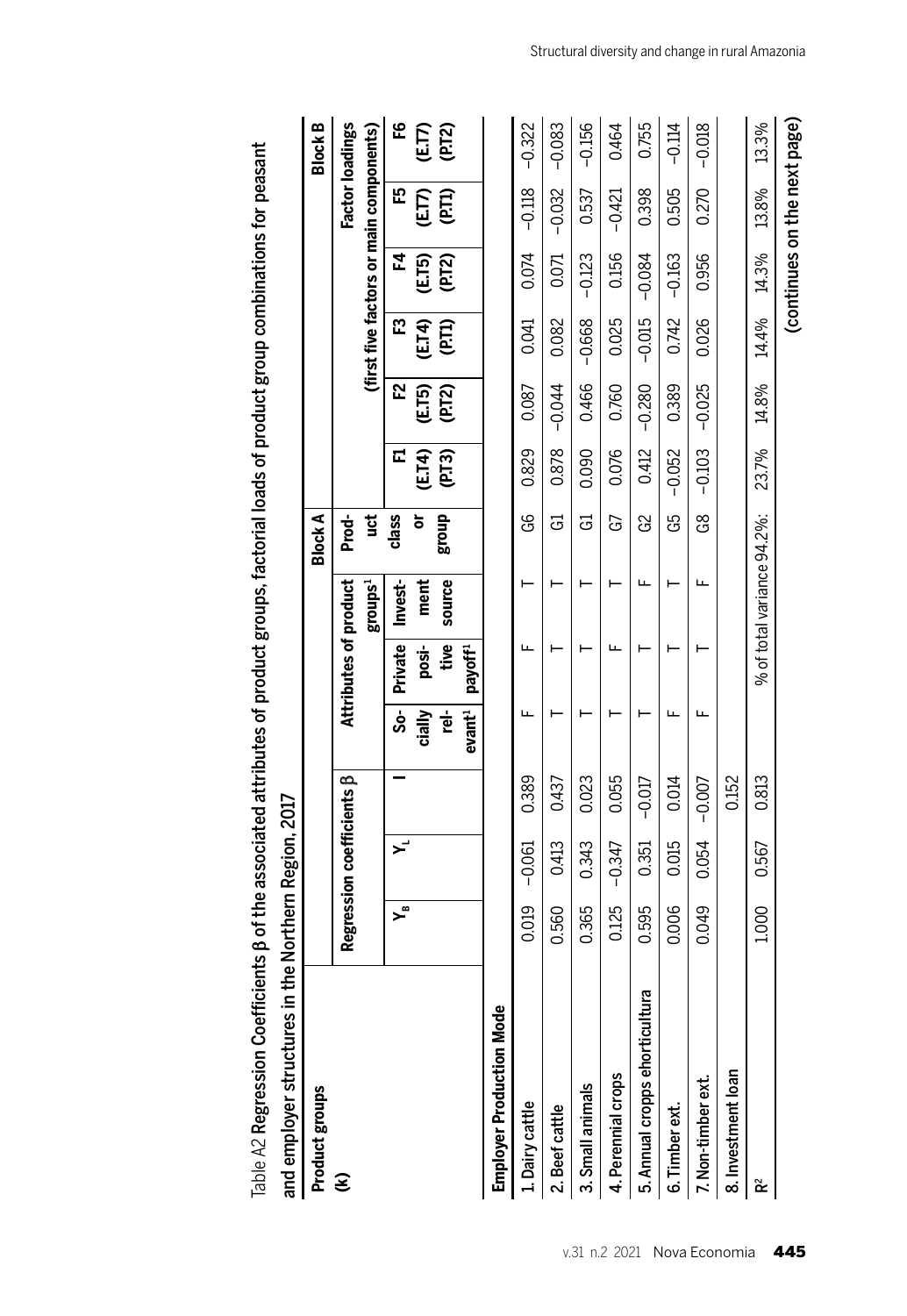| Table A2 (continuation)                                           |       |                                 |          |                   |                       |                            |                |       |          |                                         |                  |                        |                     |
|-------------------------------------------------------------------|-------|---------------------------------|----------|-------------------|-----------------------|----------------------------|----------------|-------|----------|-----------------------------------------|------------------|------------------------|---------------------|
| Product groups                                                    |       |                                 |          |                   |                       |                            | <b>Block A</b> |       |          |                                         |                  |                        | <b>Block B</b>      |
| E                                                                 |       | Regression coefficients $\beta$ |          |                   | Attributes of product |                            | Prod-          |       |          |                                         |                  | <b>Factor loadings</b> |                     |
|                                                                   |       |                                 |          |                   |                       | groups <sup>1</sup>        | ğ              |       |          | (first five factors or main components) |                  |                        |                     |
|                                                                   | ≃ہ    |                                 |          | နိ                | <b>Private</b>        | Invest-                    | class          | 됴     | 52       | <b>53</b>                               | ᅜ                | 먼                      | ဥ                   |
|                                                                   |       |                                 |          | cially            | posi-                 | ment                       | ៦              | (ET4) | (ET5)    | (E.T4)<br>(P.T1)                        | (E.T5)<br>(P.T2) | (ET)<br>(PTI)          | <b>ET2</b><br>(PT2) |
|                                                                   |       |                                 |          | 핟                 | tive                  | source                     | dnouß          | (PI3) | (PI2)    |                                         |                  |                        |                     |
|                                                                   |       |                                 |          | eval <sup>1</sup> | payoff <sup>1</sup>   |                            |                |       |          |                                         |                  |                        |                     |
| <b>lode</b><br><b>Peasant Production M</b>                        |       |                                 |          |                   |                       |                            |                |       |          |                                         |                  |                        |                     |
| 1. Dairy cattle                                                   | 0.210 | 0.134                           | $-0.016$ |                   |                       | щ                          | ပ္ပ            | 0.840 | $-0.357$ | 0.018                                   | 0.254            | 0.190                  | $-0.027$            |
| 2. Beef cattle                                                    | 0.463 | 0.434                           | 0.139    |                   |                       |                            | ಡ              | 0.899 | $-0.268$ | 0.004                                   | 0.165            | 0.127                  | $-0.055$            |
| 3. Small animals                                                  | 0.079 | 0.054                           | $-0.004$ |                   |                       | ᄔ                          | 8S             | 0.688 | 0.181    | $-0.004$                                | $-0.472$         | $-0.316$               | 0.412               |
| 4. Perennial crops                                                | 0.307 | 0.321                           | 0.004    |                   |                       |                            | යි             | 0.444 | 0.662    | $-0.176$                                | $-0.021$         | $-0.309$               | $-0.487$            |
| ticultura<br>5. Annual cropps ehor                                | 0.382 | 0.440                           | $-0.011$ |                   |                       | ட                          | ပ္ပ            | 0.154 | 0.701    | 0.290                                   | $-0.280$         | 0.567                  | $-0.005$            |
| 6. Timber ext.                                                    | 0.032 | 0.015                           | $-0.005$ |                   |                       | щ                          | 8S             | 0.025 | 0.158    | 0.912                                   | 0.286            | $-0.243$               | 0.031               |
| 7. Non-timber ext.                                                | 0.263 | 0.299                           | $-0.005$ |                   |                       | щ                          | ္ယ             | 0.015 | 0.671    | $-0.333$                                | 0.574            | 0.006                  | 0.331               |
| 8. Investment loan                                                |       |                                 | 0.049    |                   |                       |                            |                |       |          |                                         |                  |                        |                     |
| ř                                                                 | 1.000 | 0.965                           | 0.025    |                   |                       | % of total variance 97.5%: |                | 31.6% | 23.4%    | 15.1%                                   | 11.5%            | 9.0%                   | 7.4%                |
| דומר - - - - - - מוב<br>$C_1$ and $C_2$ in $C_1$ and $C_2$ is $A$ |       |                                 |          |                   |                       |                            |                |       |          |                                         |                  |                        |                     |

Source: IBGE, Agricultural Census 2017. Source: IBGE, Agricultural Census 2017.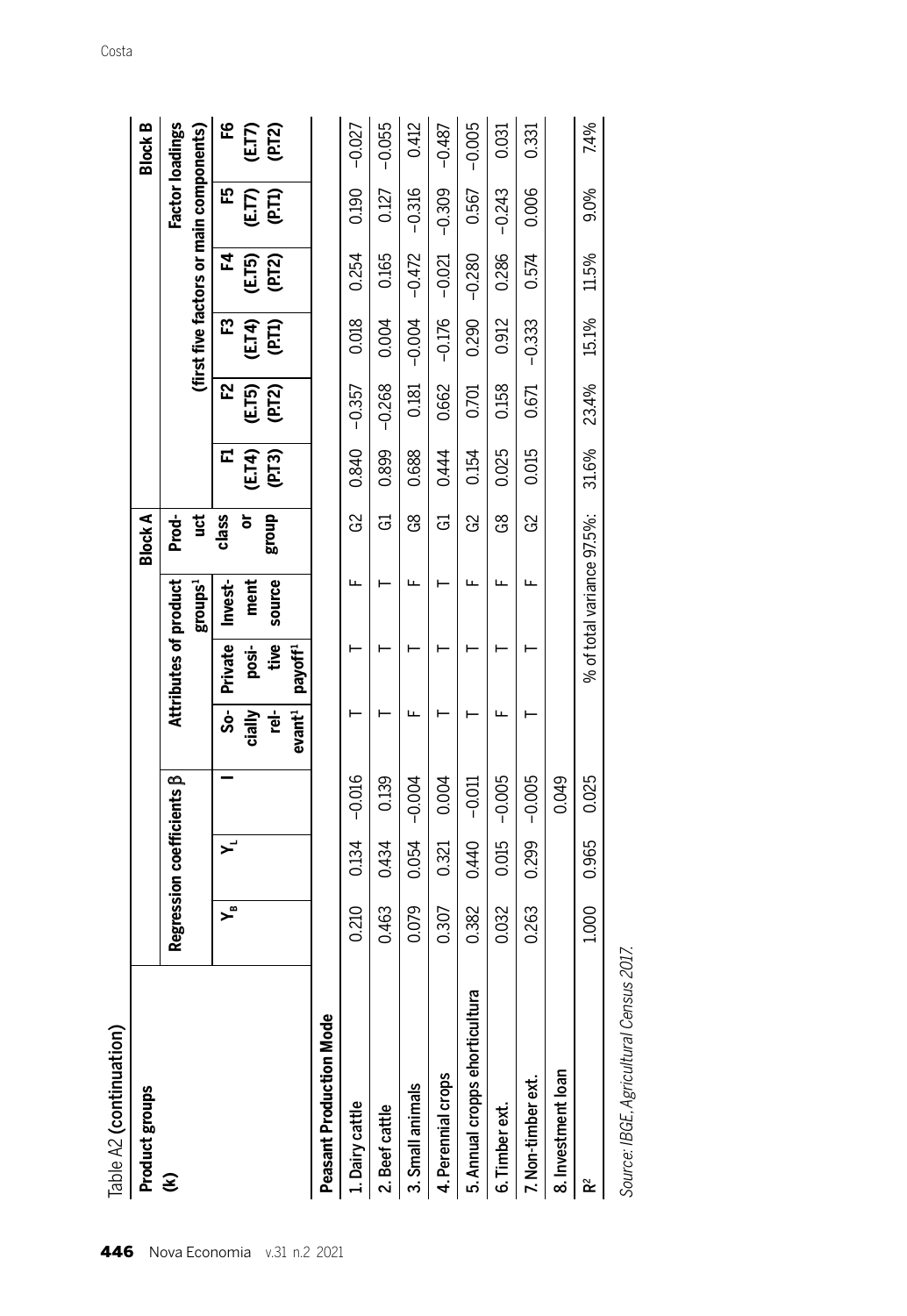# **APPENDIX B**

# B1 **Delimitation of technological variants**

#### B1.1 Calculation of variables indicating technological variants

Technological variant signifies the trajectory taken by a combination of productive means based on a paradigmatic technological orientation adapted to natural and institutional circumstances. Thus, within the mechanical-chemical paradigm, the solutions are considered, to a greater or lesser intensity, in terms of the use of mechanics and/or chemistry, in relation to, for example, the institutional conditions for obtaining work and land. If there is plenty of land and little work, the tendency is for a greater mechanical intensification to occur; if, to the contrary, there is plenty of work and little land, it is possible that there will be a greater intensification of chemistry. Intermediate routes, in turn, are possible. To verify the occurrence of these possible trajectories, the following variables have been created, based on the possibilities offered by the 2006 and 2017 censuses:

#### B1.1.1 For all establishments:

- *a)* Chemical Intensity Fertilizers (CIFerts) = Costs with fertilizers \$/Total used landHa;
- *b)* Chemical Intensity Pesticides (CIPest) = Costs with Pesticides \$/Total used landHa;
- *c)* Mechanical Intensity Inputs (MIInps) = Fuel Costs \$/Total used landHa;
- *d)* Mechanical Intensity Investments (MIInvests) = Investments in Machinery and Equipment \$/Total used landHa;
- *e)* Labour Intensity (LI) = Total WorkersHDAno/Total used landHa.

#### B1.1.2 For establishments with livestock:

The data from the aforementioned censuses enable us to assess the intensity of the mechanical-chemical pattern directly in the herd and directly in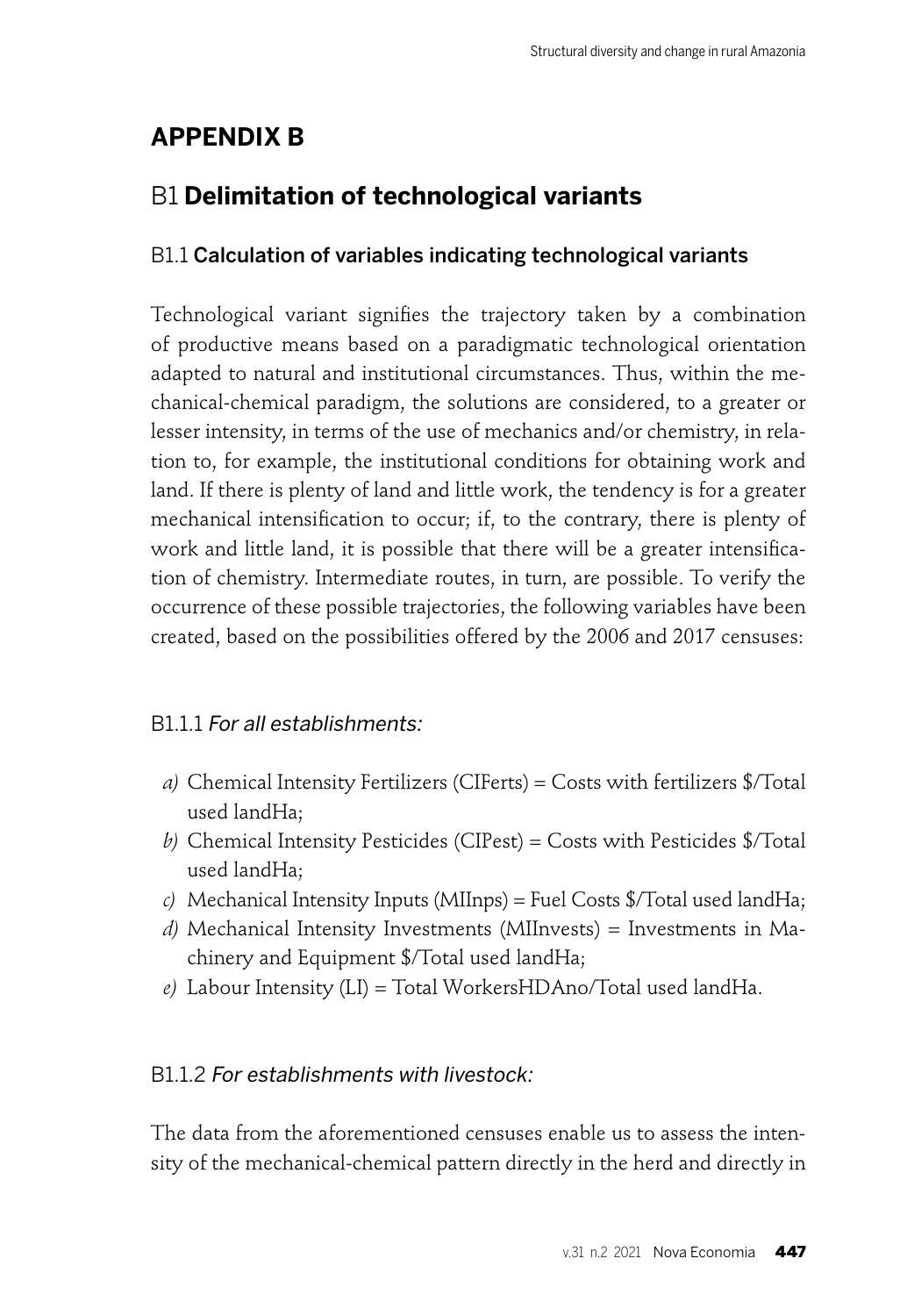the pasture and, even more, to verify the relationship between these two fundamentals. Thus, the following variables were created:

- *a)* Chemical Intensity Livestock (CILS) = Costs with chemical inputs for cattle \$/HerdCab;
- *b)* Pasture Intensity (PstI) = Total spending on pastures \$/ExtensionPastHa;
- *c)* Herd Intensity (HerdI) = Total expenses with herd \$/HerdCab; and
- *d)* Herd-Pasture Intensity (HPI) = HerdCab/ExtensionPastHa.
- *e)* Total spending on pastures that appeared in the census involved draining, reforming and improving pastures. The variable PstI indicated the intensification of capacity and the improvement of pasture, since such expenses increase per unit area of pastures. If the expenses were for the formation of pastures of the same quality (with the same technology), PstI did not grow because the denominator of the fraction that gave rise to it grew in the same proportion as the numerator; if they were spent on improvement, PstI grew because the denominator remained the same for a larger numerator; and so on. The same reasoning must also prevail when dealing with the variable HerdI.

B1.1.3 To assess the technical evolution of systems based on permanent crops and the use of non-timber forest resources (extraction gathering), other variables were shown to be relevant.

These were:

- *a)* Forest Intensity (FI) = Total forest used/Total Used Area;
- *b)* Permanent Crops and Forestry Intensity (PCFI) = Total investments in permanent crops and forestry \$/AreaUsedHA.

#### B1.2 Delimitation of technological variants

Factorial analyses were performed with these new variables for each trajectory delimited by the methodology described in Appendix I, without fixing the number of factors and using the rotated factors to improve the definition of standards. The results are shown in Table B1.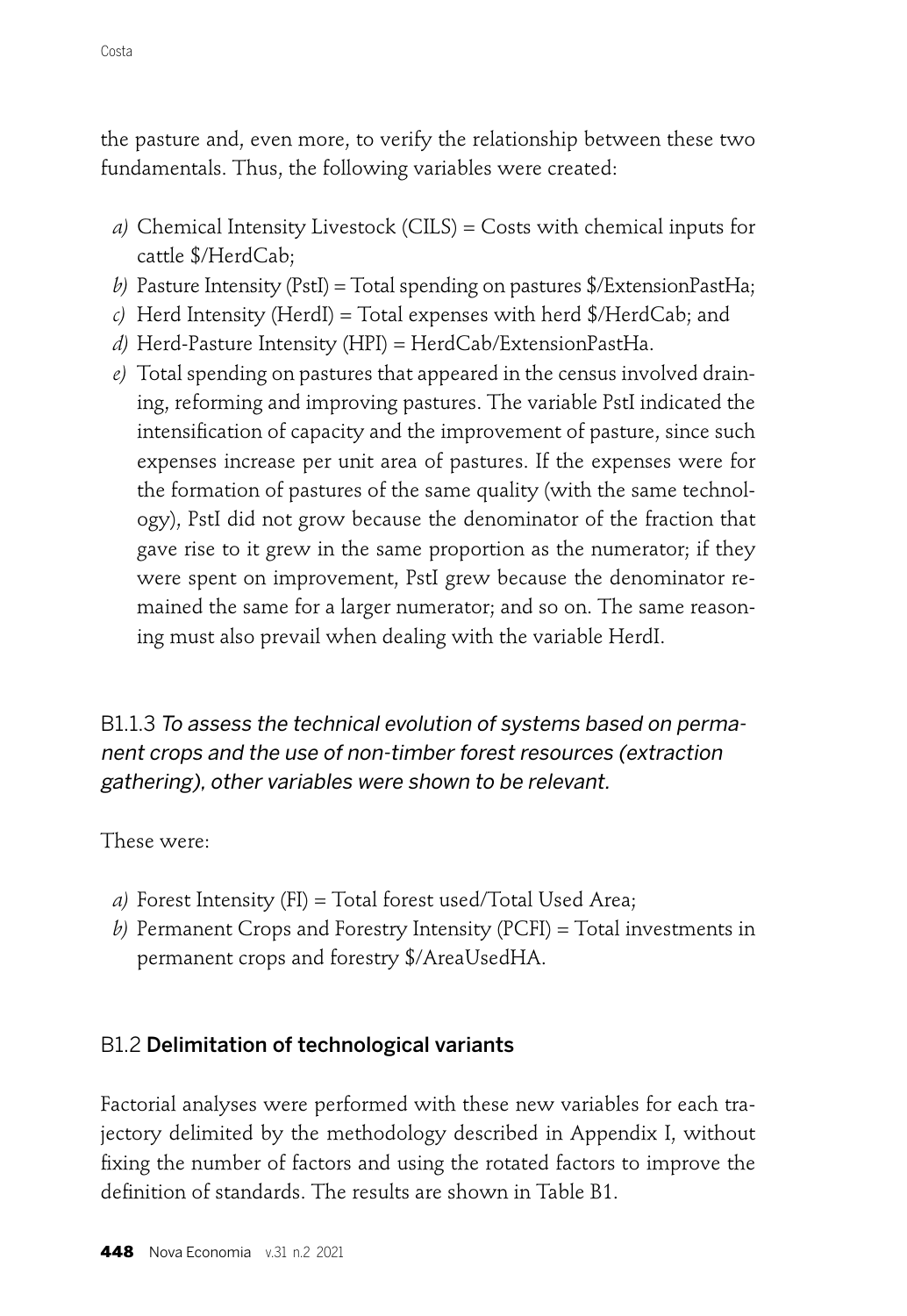## B1.2.1 For trajectories dominated by temporary agriculture, the patterns were described by the combination of three components (characteristics):

- *a)* Chemical Intensity (CI), informed by the loads of the variables CIFerts and CIPest;
- *b)* Mechanical Intensity (MI), informed by MIIns and MIInvest, and
- *c)* Labour Intensity (LI), reported by ITlabour.
- *d)* CI + (= established attribute) were considered when the two variables related to chemistry had positive charges and were above 0.2; CI- (= nonexistent attribute) when both variables had negative charges and CI0 (partial, initial) when at least one of the variables had a charge less than 0.2. The same criteria prevailed for MI. For IT, when above 0.2, intensive work per unit area; below that, the opposite.

#### B1.2.2 For trajectories dominated by livestock:

- *a)* Pasture Improvement (PI) reported by the variable PstI;
- *b)* Herd Improvment (HI) informed by the variables CIL and HerdI;
- *c)* Load Capacity (LoadC), informed by the variable HPI;
- *d)* PstI + were considered if the load of the variable PI was greater than 0.2; PstI- if the PI load was less than zero; PstI0 if the PI load was greater than zero and less than 0.2; HerdI + when the loads of CIL and HI were greater than 0; HerdI- when the loads of CIL and HI were less than 0; HerdI0 when, for one of the two variables, the loads were less than 0; Load + will be considered when the load of the Herd-Load Intensity variable was greater than 0.2; Load – when less than 0; and LoadC0 when between 0 and 0.2.

## B1.2.3 For trajectories dominated by non-timber forest production and permanent crops and silviculture, the following were considered.

*a)* The AFSs dominated by permanent PCFI crops greater than 0.2 and FI less than 0.2;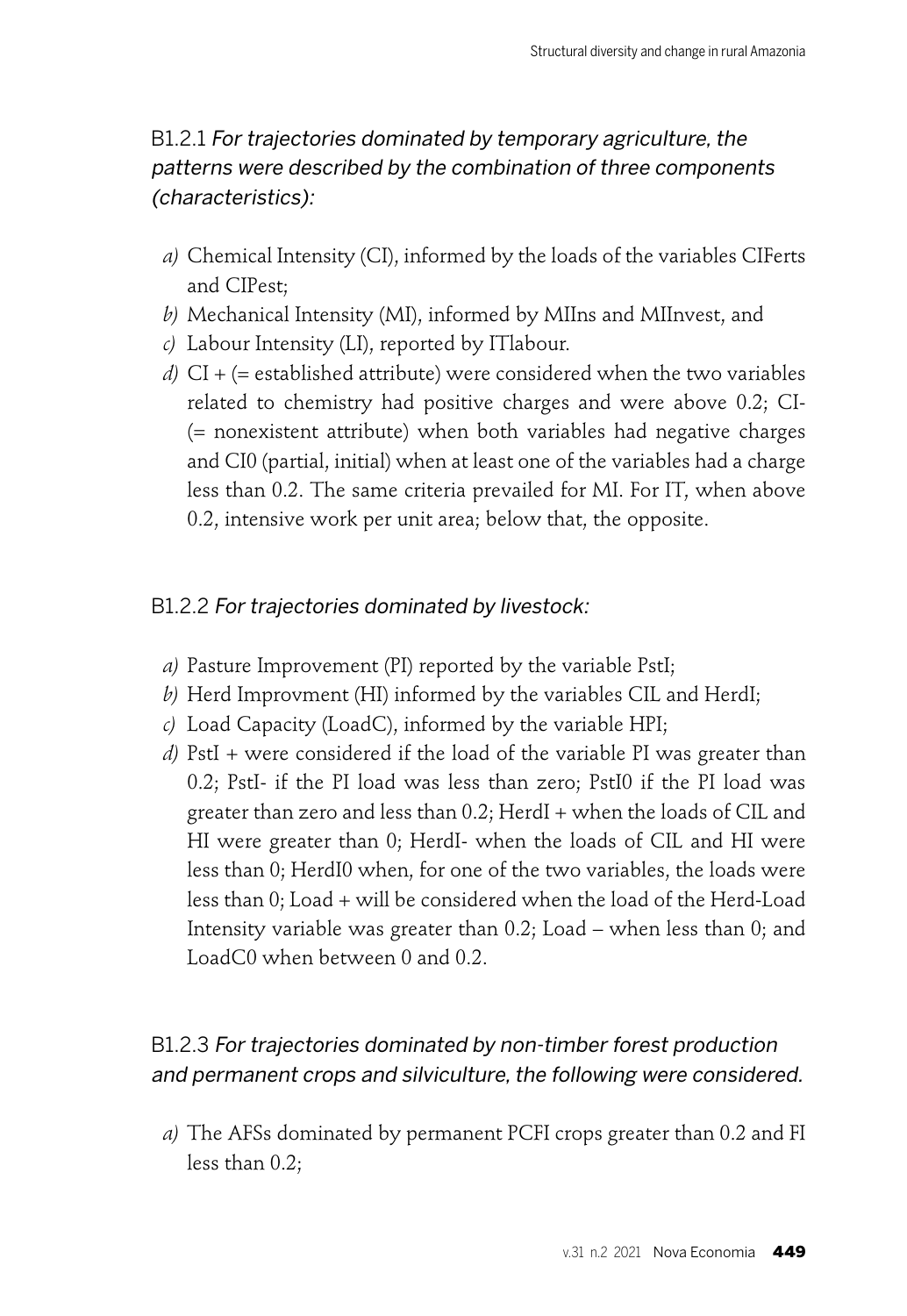*b)* AFSs dominated by PCFI forest extraction less than 0.2 and FI greater than 0.2;

The results are shown in Table B2.

|  | Table B1 Definition of technological variants of the techno-productive trajectories |  |  |  |
|--|-------------------------------------------------------------------------------------|--|--|--|
|  |                                                                                     |  |  |  |

|                                           |                                                    | 2006                    |                | 2017                                               |
|-------------------------------------------|----------------------------------------------------|-------------------------|----------------|----------------------------------------------------|
|                                           |                                                    | <b>Factors/variants</b> |                | <b>Factors/variants</b>                            |
|                                           | F1                                                 | F <sub>2</sub>          | F <sub>1</sub> | F <sub>2</sub>                                     |
| <b>Technologial Trajectory Peasant.T1</b> |                                                    |                         |                |                                                    |
|                                           | (CIºMIºLI-)                                        | (CIºMI+LI+)             | (CI+MI+LI-)    | $(Cl^+MI^-LI^+)$                                   |
| <b>CIFerts</b>                            | .927                                               | $-.101$                 | .386           | .598                                               |
| <b>CIPest</b>                             | $-.054$                                            | .572                    | .925           | .242                                               |
| <b>MIIns</b>                              | .054                                               | .819                    | .879           | $-.075$                                            |
| <b>MIInvests</b>                          | .906                                               | .207                    | .939           | .058                                               |
| $\mathsf{L}$                              | .143                                               | .745                    | $-.138$        | .844                                               |
| Variance                                  | 37%                                                | 29%                     | 55%            | 21%                                                |
|                                           | <b>Technologial Trajectory Employer.T7</b>         |                         |                |                                                    |
|                                           | (CI <sup>O</sup> MI <sup>O</sup> LI <sup>+</sup> ) | (CIºMIºLI-)             | (CI+MIºLI-)7   | (CI <sup>O</sup> MI <sup>-</sup> LI <sup>+</sup> ) |
| <b>CIFerts</b>                            | 0.539                                              | $-0.197$                | 0.976          | $-0.035$                                           |
| <b>CIPest</b>                             | 0.140                                              | 0.810                   | 0.859          | 0.158                                              |
| <b>MIIns</b>                              | 0.922                                              | 0.157                   | 0.950          | $-0.044$                                           |
| <b>MIInvests</b>                          | $-0.115$                                           | 0.829                   | $-0.045$       | $-0.602$                                           |
| $\mathsf{L}$                              | 0.888                                              | 0.108                   | $-0.015$       | 0.810                                              |
| Variance                                  | 40%                                                | 28%                     | 52%            | 21%                                                |
| <b>Technologial Trajectory Peasant.T2</b> |                                                    |                         |                |                                                    |
|                                           | AFS-A                                              | AFSs-F                  | AFSs-F-        | AFSs-A                                             |
| <b>MIIns</b>                              | 0.926                                              | 0.003                   | .108           | $-.125$                                            |
| <b>MIInvests</b>                          | 0.928                                              | 0.024                   | $-.099$        | .089                                               |
| FI                                        | 0.173                                              | 0.787                   | .881           | $-.160$                                            |
| <b>PCFI</b>                               | 0.224                                              | $-0.644$                | .708           | .455                                               |
| $\mathsf{L}$                              | 0.146                                              | $-0.065$                | $-.006$        | $-.932$                                            |
| Variance                                  | 37%                                                | 21%                     | 28%            | 20%                                                |

(continues on the next page)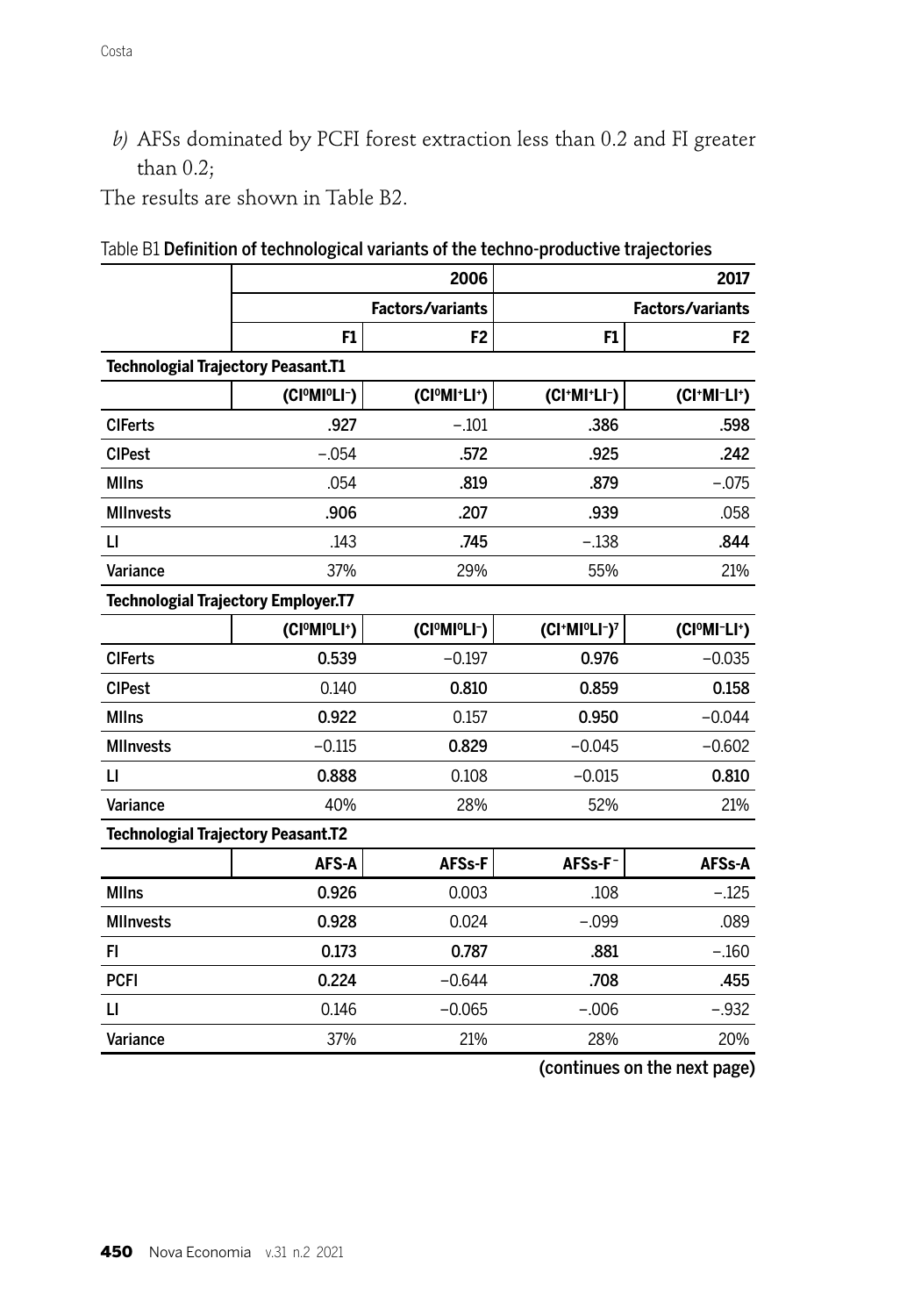|                                            |                | 2006                        |                | 2017                        |
|--------------------------------------------|----------------|-----------------------------|----------------|-----------------------------|
|                                            |                | <b>Factors/variants</b>     |                | <b>Factors/variants</b>     |
|                                            | F1             | F <sub>2</sub>              | F <sub>1</sub> | F <sub>2</sub>              |
| <b>Technologial Trajectory Employer.T5</b> |                |                             |                |                             |
|                                            |                | <b>Permanent</b>            |                | Permanent                   |
| <b>Mllns</b>                               |                | 0.011                       |                | 0.026                       |
| <b>MIInvests</b>                           |                | 0.000                       |                | $-0.254$                    |
| <b>PCFI</b>                                |                | 0.905                       |                | 0.791                       |
| L                                          |                | 0.037                       |                | $-0.467$                    |
| Variance                                   |                | 32%                         |                | 67%                         |
| <b>Technologial Trajectory Peasant.T3</b>  |                |                             |                |                             |
|                                            | (PI+HI-LoadC+) | (PI-HI <sup>o</sup> LoadC-) | (PI-HI+LoadC+) | (PI+HI <sup>o</sup> LoadC+) |
| <b>CIL</b>                                 | $-0.113$       | $-0.714$                    | .780           | $-.290$                     |
| Pstl                                       | 0.935          | 0.061                       | $-.516$        | .684                        |
| Herdl                                      | $-0.091$       | 0.743                       | .381           | .743                        |
| HPI                                        | 0.934          | $-0.031$                    | .676           | .438                        |
| Variance                                   | 44%            | 27%                         | 37%            | 32%                         |
| <b>Technologial Trajectory Employer.T4</b> |                |                             |                |                             |
|                                            | (PI+HI-LoadC+) | (PI-HI <sup>o</sup> LoadC-) | (PI+HI+LoadC+) | (PI-HI <sup>o</sup> LoadC+) |
| <b>CIL</b>                                 | $-0.251$       | 0.712                       | 0.638          | $-0.140$                    |
| Pstl                                       | 0.708          | $-0.206$                    | 0.328          | $-0.702$                    |
| Herdl                                      | $-0.271$       | $-0.682$                    | 0.640          | 0.141                       |
| HPI                                        | 0.706          | 0.219                       | 0.325          | 0.704                       |
| Variance                                   | 28%            | 26%                         | 26%            | 26%                         |

#### Table B1 (continuation)

Source: IBGE, Agricultural Census 2006 and 2017.

Notes: 1) CI = Chemical Intensity; 2) MI = Mechanical Intensity; 3) Total: Total of the trajectory; 4) PI = Pasture Improvement; 5) HI = Herd improvement; 6) AFSs-F = AFSs with the presence of forest management; 7) AFSs-A = Artificially developed AFSs; 8) "+" after the atribute = Attribute clearly verified; 9) If "–" = attribute clearly absent; 10 is "0", an uncertain attribute.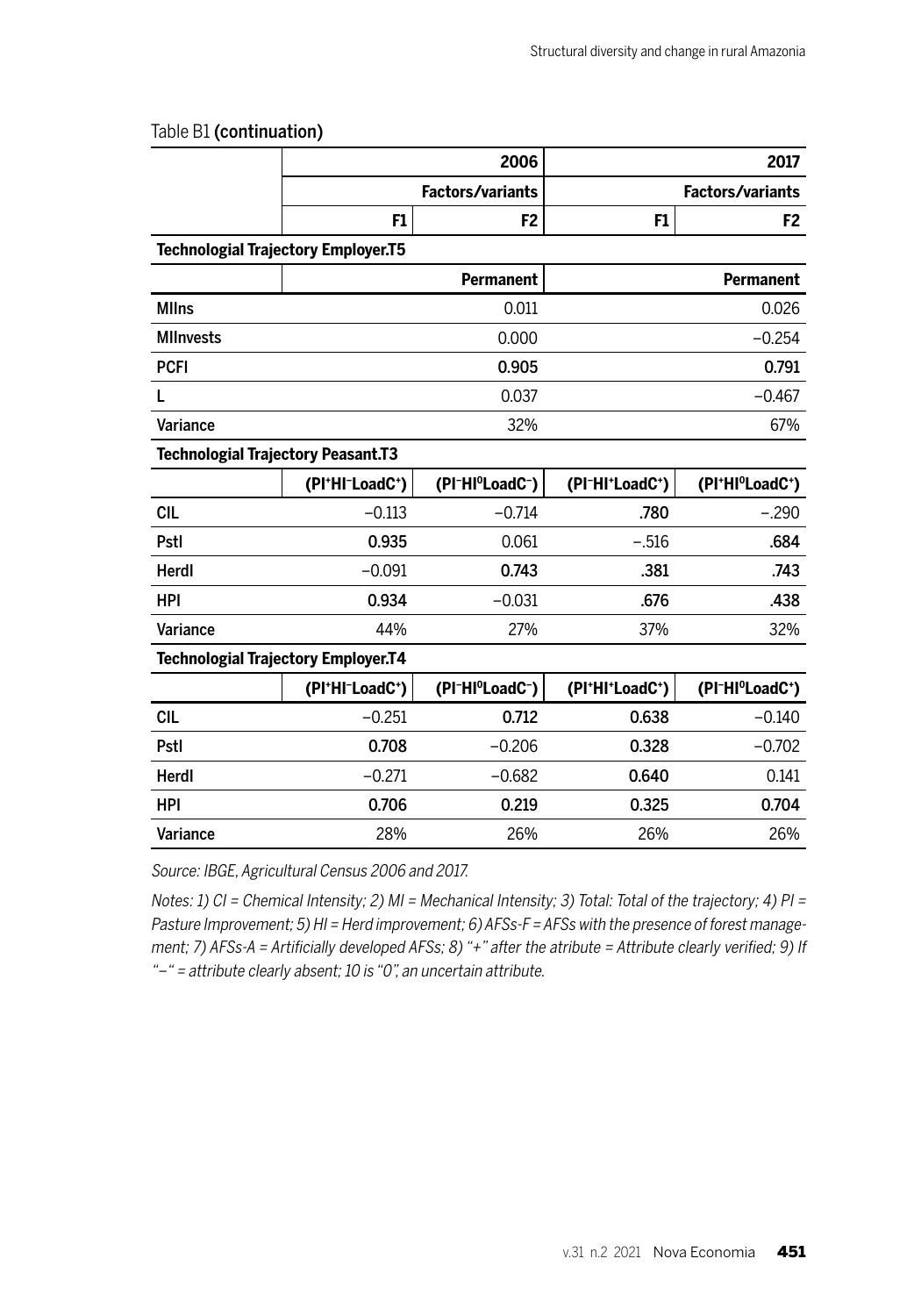|         |      | o of the agrarian economy of the North Region, 2006 and 2017, at R\$ 1,000, at 2019 prices.<br>and Land-Labour Rati<br>22 March 1921 - 2022 |                 |                |                |                    |           |           |                                                   |                          |                  |
|---------|------|---------------------------------------------------------------------------------------------------------------------------------------------|-----------------|----------------|----------------|--------------------|-----------|-----------|---------------------------------------------------|--------------------------|------------------|
|         |      |                                                                                                                                             | CloMol7         | <b>CleMat1</b> | Total          | AFSs-A             | AFSs-F    | Total     | PI-H-Load <sup>c-</sup>                           | PI-HI <sup>o</sup> loadC | Total            |
| Peasant | 900Z | Establishments                                                                                                                              | 46,453          | 30,332         | 76,785         | 31,817             | 106,513   | 138,330   | 63,116                                            | 134,435                  | 197,551          |
|         |      | Total GPV                                                                                                                                   | 1,509,837       | 848,822        | 2,358,659      | 792,654            | 2,623,874 | 3,416,528 | 1,004,138                                         | 3,150,391                | 4,154,529        |
|         |      | <b>Total Area</b>                                                                                                                           | 1,731,492       | 1,031,088      | 2,762,580      | 1,278,566          | 3,223,597 | 4,502,163 | 2,909,582                                         | 6,436,949                | 9,346,531        |
|         |      | Total Used Land                                                                                                                             | 760,053         | 544,104        | 1,304,156      | 655,926            | 1,630,142 | 2,286,068 | 1,454,264                                         | 3,900,991                | 5,355,255        |
|         |      | Total Occupied Personnel (TOP)                                                                                                              | 105,244         | 78,721         | 183,966        | 76,922             | 266,013   | 342,935   | 156,787                                           | 328,251                  | 485,038          |
|         |      | R\$1.000)<br>MPLb=GPV/TOP                                                                                                                   | 14.3            | 10.8           | 12.8           | 10.3               | 9.9       | 10.0      | 64                                                | 96                       | 8.6              |
|         |      | <b>MPLd=GPV/TUL</b>                                                                                                                         | 20              | <u>م:</u>      | $\frac{8}{10}$ | $\overline{12}$    | ݠ         | 51        | G                                                 | 8s                       | $\frac{8}{2}$    |
|         |      | <b>IR-TUL/TOP</b>                                                                                                                           | 7.2             | 6.9            | 11             | 8.5                | ಡ         | 67        | ္သ                                                | $\frac{1}{2}$            | 11.0             |
|         |      |                                                                                                                                             | <b>CI-MI+LI</b> | キマルカ           | <b>Total</b>   | AFS <sub>S-A</sub> | $45s +$   | Total     | PI <sup>+</sup> H <sup>o</sup> Load <sup>C+</sup> | <b>PI-HI+LoadC</b>       | Total            |
|         | ZTOZ | Establishments                                                                                                                              | 92,539          | 47,797         | 140,336        | 112,195            | 87,660    | 199,855   | 39,733                                            | 76,515                   | 116,248          |
|         |      | <b>Total GPV</b>                                                                                                                            | 1,954,861       | 1,223,339      | 3,178,199      | 2,932,751          | 1,995,652 | 4,928,402 | 1,641,782                                         | 2,787,266                | 4,429,048        |
|         |      | <b>Total Area</b>                                                                                                                           | 2,770,484       | ,596,090       | 4,366,574      | 4,525,789          | 3,461,466 | 7,987,255 | 2,089,760                                         | 5,323,613                | 7,413,373        |
|         |      | ≣<br>Total Used Land                                                                                                                        | 1,151,777       | 820,251        | 1,972,028      | 2,220,770          | 1,650,114 | 3,870,884 | 1,457,330                                         | 3,490,902                | 4,948,232        |
|         |      | rsonnel (TOP)<br>Total Occupied Pe                                                                                                          | 202,468         | 102,233        | 304,701        | 234,962            | 192,599   | 427,561   | 75,206                                            | 144,982                  | 220,188          |
|         |      | R\$1.000)<br>MPLb=GPV/TOP                                                                                                                   | 9.7             | 12.0           | 10.4           | 12.5               | 10.4      | 11.5      | 218                                               | 19.2                     | 20.1             |
|         |      | VIPLd=GPV/TUL                                                                                                                               | $\Box$          | 51             | ݠ              | $\Xi$              | 12        | $\Xi$     | $\Xi$                                             | $\frac{8}{2}$            | $\overline{0}$ . |
|         |      | <b>LLR=TUL/TOP</b>                                                                                                                          | 57              | $\frac{8}{2}$  | 6.5            | 9.5                | 8.6       | 51        | 19.4                                              | 24.1                     | 22.5             |

Table B2 Name Gross Value of Production. Total Area and Agriculture. Total Employed Personnel. Monetary Productivity of Labour and Land Table B2 Name Gross Value of Production, Total Area and Agriculture, Total Employed Personnel, Monetary Productivity of Labour and Land